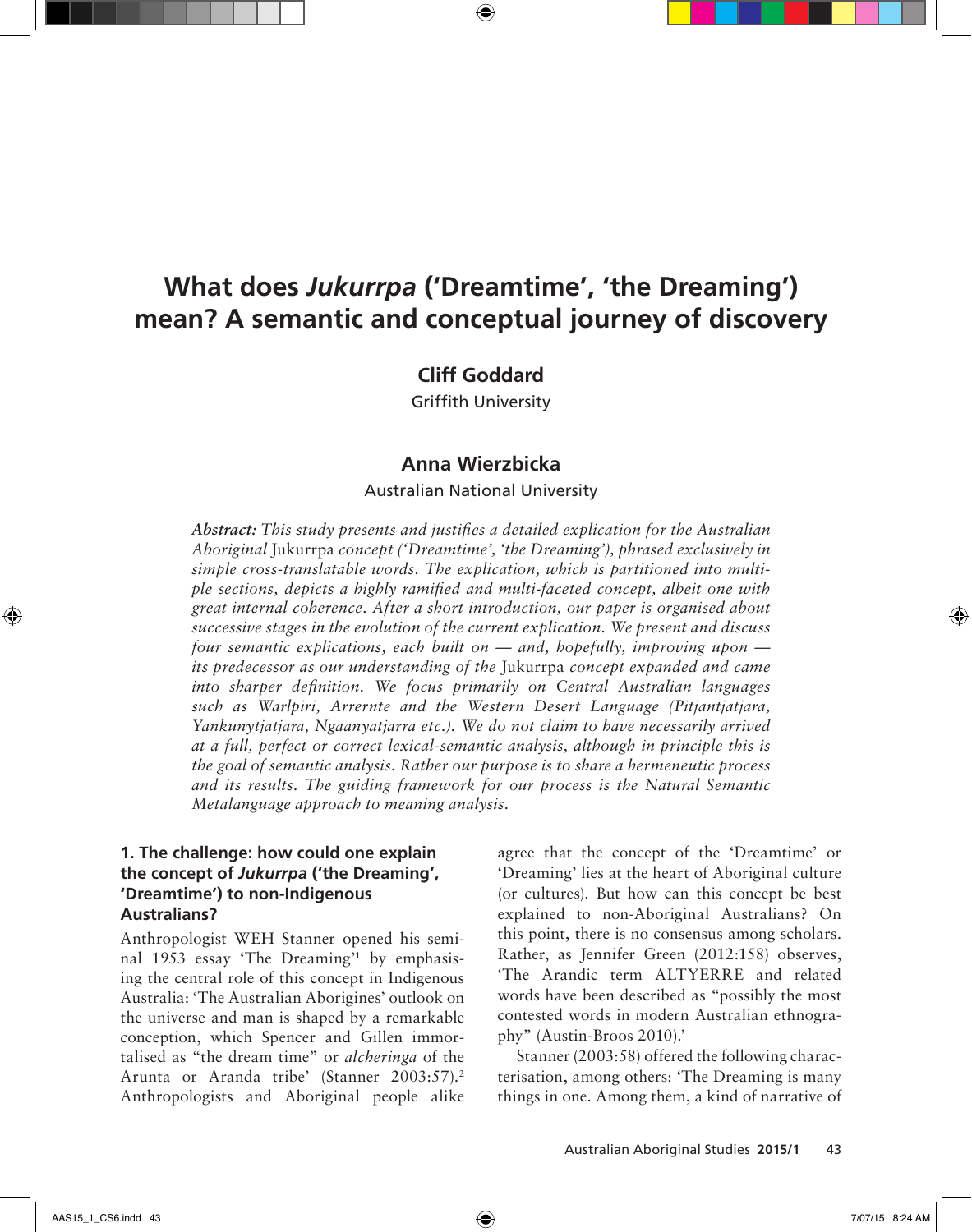things that once happened; a kind of charter of things that still happen; and a kind of *logos* or principle of order transcending everything significant for Aboriginal man.' Though brilliantly successful in indicating the breadth and gravity of the Aboriginal concept of the Dreaming, this passage is not a definition as such. Stanner (2003:57) described a 'central meaning' of the Dreaming as 'a sacred, heroic time long ago when men and nature came to be as they are', although, as we will see shortly, he was also insistent that the Dreaming was not 'fixed in time'.

Jumping to the present century and switching from anthropology to linguistics, the *Warlpiri– English encyclopaedic dictionary* (Laughren et al. 2006; henceforth Warlpiri dictionary) offers a definition of the Warlpiri word *jukurrpa* hinged around the idea of '[a]ncestral beings associated with life-forces and creative powers, knowledge of which is generally communicated to people by means of Dreams'. It reads in part:

The term *jukurrpa* may be applied to individual ancestral beings, or to any manifestation of their power and nature, i.e. knowledge of their travels and activities, rituals, designs, songs, places, ceremonies. This provides the model for human and non-human activity, social behaviour, natural development. *Jukurrpa* is not conceived as being located in an historical past but as an eternal process which involves the maintenance of these lifeforces, symbolized as men and as other natural species.

Without (for the moment) considering the content of these two explanations (i.e. Stanner's and the Warlpiri dictionary's), we would like to draw attention to the fact that both are framed in rather sophisticated English, using words and phrases like 'logos', 'sacred', 'heroic',<sup>3</sup> 'symbolic', 'manifestation', 'eternal process', 'life-forces', 'creative powers' and the like. In our view, the meaning of these phrases would not be particularly effective in communicating with the general public (and certainly not with children).

Moreover, it is questionable whether explanations couched in such terms can really represent the Indigenous concept in an authentic fashion; i.e. whether they can represent the concept as it is seen from an 'insider perspective'. One of

the remarkable features of Stanner's (2003:59) account of 'The Dreaming' was his attempt to think from the insider's perspective (he called it 'thinking black'), as well as the importance he accorded to 'not imposing Western categories of understanding, but seeking to conceive of things as the blackfellow himself does' (Stanner 2003:58). In our view, however, he was not fully successful in carrying this through because of his reliance on words that do not have equivalents in Aboriginal languages. From our perspective, a threshold test for whether or not we are imposing Western categories of understanding is whether or not an explanation can be rendered, clearly and precisely, in the Indigenous languages themselves.

This is what we attempt to do in the present study: to find a way to explain the meaning of what we will term the '*Jukurrpa* concept' ('Dreamtime', 'the Dreaming') in words and phrases that can be readily expressed in Aboriginal languages such as Warlpiri, Arrernte, and Western Desert dialects like Pitjantjatjara, Yankunytjatjara and Ngaanyatjarra, as well as in English and other languages of the world.

We are guided in this exercise by a particular linguistic approach to meaning description that relies on explaining (or 'explicating') complex cultural concepts in terms of simple cross-translatable words. These simple crosstranslatable words are known as 'semantic primes' and 'semantic molecules', and the approach to meaning description is called the Natural Semantic Metalanguage (NSM) approach (Goddard 2011; Goddard and Wierzbicka 2014a, 2014b; Wierzbicka 2006, 2014). The main point is that research in this approach allows us to distinguish between words whose meanings are found only in certain languages, such as English, as opposed to words whose meanings are found in all or most languages of the world. Examples of such universal or near-universal words include noun-like words such as 'something/ thing', 'people', 'place', 'time', 'words', 'men' and 'women'; verb-like words such as 'happen', 'do', 'say', 'think', 'know' and 'want'; words for temporal and logical relations such as 'before', 'after', 'if' and 'because'; and several dozen more. These words and phrases, furthermore, can be combined according to a fairly simple grammar that also appears, on current evidence, to 'work'

44 Australian Aboriginal Studies **2015/1**

↔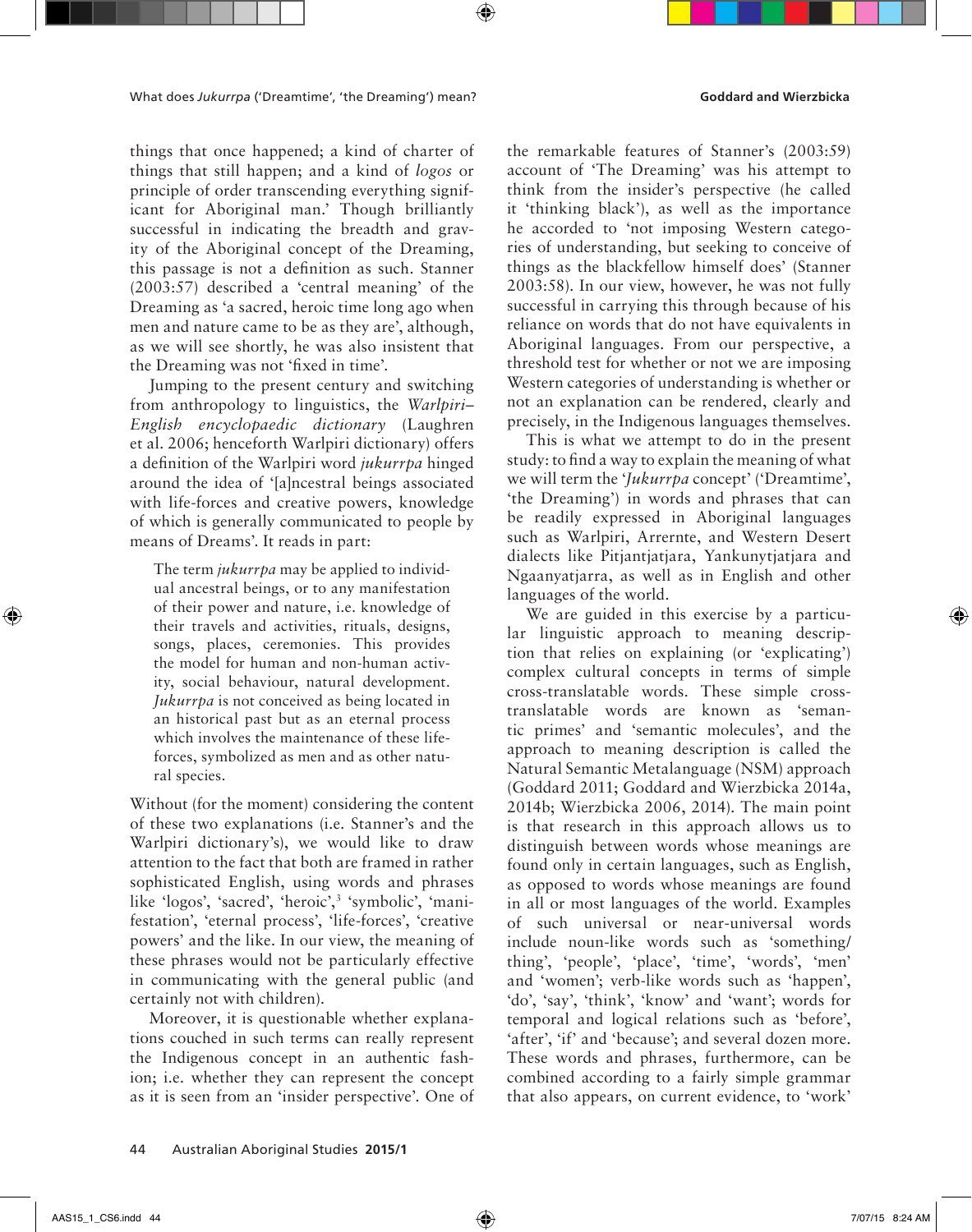in all languages. More detail on semantic primes and molecules is given in Appendix A.

In this study we try to articulate our understanding of the *Jukurrpa* concept in terms of explanatory 'mini-texts' (explications), phrased exclusively in simple words that have equivalents in Aboriginal languages, and, so far as we know, in all or most languages of the world. To the extent that this project is successful, it can open a window onto Aboriginal ways of thinking about the concept in question and at the same time make these ways of thinking accessible to people of other linguistic and cultural backgrounds.

Needless to say, using very simple language to 'unpack' a very complex concept means that the explications will be much longer than conventional dictionary definitions. Also, the small vocabulary and simple sentence patterns give the explications an unusual stylistic effect that may take a little getting used to. This is the cost (small, in our opinion) of safeguarding the explications against the cultural bias that comes from using complex English-specific words and grammar (Wierzbicka 2014). It also has the advantage of enabling a very clear and precise articulation of meaning.

### **2. Our 'process' and our sources**

Both authors have extensive experience with collaboratively developing complex explications, sometimes of unfamiliar cultural concepts, using the NSM approach. Our process is a dialogical one, with the two co-authors repeatedly re-visiting and re-thinking the current version, exploring possible improvements and variations, trying to achieve better 'flow' and logical coherence, and so on. Developing a satisfying NSM explication, especially for a very complex concept, involves a protracted struggle to find ways of formulating ideas in the small vocabulary of the simple translatable metalanguage. Though it is difficult to explain, there is a certain discipline in this process that 'forces' the analysts to explore certain directions and, in some cases, may lead them to abandon certain initial hypotheses. We hope to illustrate this in our stage-by-stage account that follows shortly.

We undertook close reading of classic commentaries and sources such as Elkin (1954), Stanner (2003) and Meggitt (1962), and modern works such as Hirst (2006), Turner (2010), Green (2012) and Nicholls (2014a, 2014b, 2014c). One author (Wierzbicka) engaged closely with lexicographic resources on the Warlpiri language, in the form of the Warlpiri dictionary and its associated lexical database Kirrkirr. The other author (Goddard) drew on his personal experiences, dating back to the 1980s/early 1990s, with the Pitjantjatjara/ Yankunytjatjara language (cf. Goddard 1996).

In conjunction with this 'internal' process, we also received, over more than eight months, repeated and constructively critical inputs from colleagues with deep linguistic and cultural knowledge of Aboriginal Australia, including linguistic anthropologist Frances Morphy, an expert on the Yolŋu languages of north-east Arnhem Land, and three linguists knowledgeable about Warlpiri; namely, Jane Simpson, David Nash and Mary Laughren. In the final stage, Amee Glass, a linguistic expert on Ngaanyatjarra, provided invaluable input on translatability into that language, culminating in a translation of the abridged version of our explication (see Appendices B and C).4

At various times, versions of the explication were trialled in workshops, classes and seminars, including Anna Wierzbicka's Advanced Seminar on Semantics at the Australian National University (ANU). The reactions of participants at these gatherings, as well as explicit feedback from individuals, were very helpful. Over the main eight-month development period the explication passed through no fewer than 37 versions, sometimes with minor changes, at other times with major changes. Version 37 (V37) was presented at the 'Endangered languages, endangered meanings' symposium held at ANU in November 2013. In the writing and revision of this paper in late 2014 to early 2015, further adjustments were made to produce three additional versions, bringing the total number to 40. In this study, we present and discuss V3, V15, V37 and V40.

Before beginning the presentation, we need to make an important point about the lexical polysemy of words like Warlpiri *jukurrpa*, Pitjantjatjara/Yankunytjatjara *tjukurpa*, Arrernte *altyerre* etc. As Stanner realised in the 1950s, not only is the 'Dreaming' a very complex cultural concept; the situation is further complicated by the fact that the Indigenous words referring to it are polysemous — i.e. they carry with them a

↔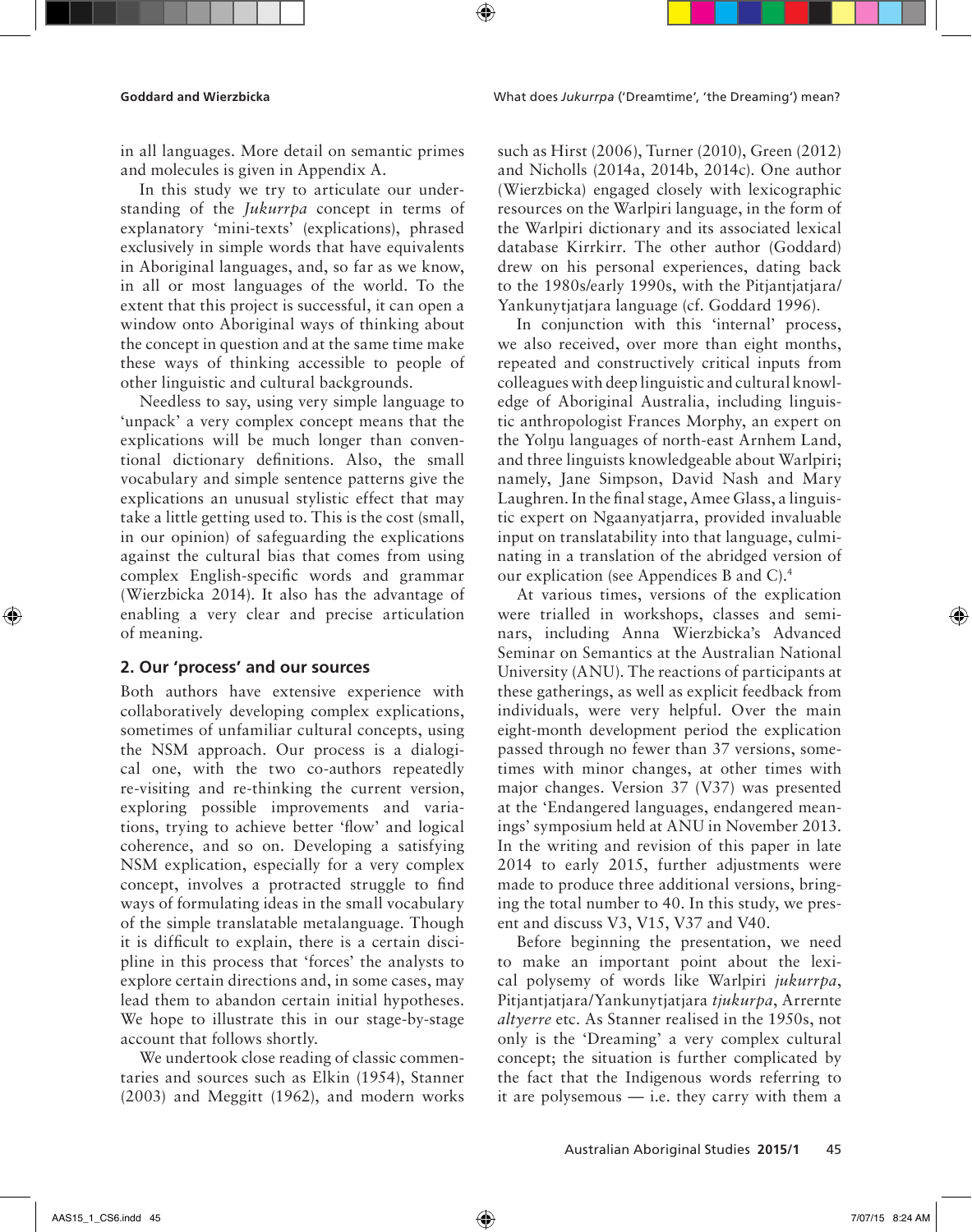number of distinct-but-related meanings. Green (2012:168) points out, for example, referring to the Arandic term *altyerre,* that all the Arandic language dictionaries published over the past 20 years 'have extensive entries on ALTYERRE and list a range of inter-related meanings'; she cites the following distinct meanings, while noting that 'one-word translation equivalents never provide more than a rough guide to the complex meanings of words': '(i) dream; (ii) the Dreaming, creation time; (iii) Dreaming, totem, ancestral being; (iv) a person's mother's country and the Dreamings or totems that come from there; (v) God; and (vi) Dreaming stories and other types of narrative'.

The material cited in the Warlpiri dictionary makes it clear that Warlpiri *jukurrpa* also has several interrelated meanings. Thus, before we begin to discuss our explications of *jukurrpa*, we would like to emphasise, first, that we are seeking to explicate only one of its several meanings and, second, that the complexity and length of the explications is entirely in line with Stanner's (2003:57) observation that we are dealing here with a cultural conception that can only be understood 'as a complex of meanings'. We will return to the polysemy issue in sections 7 and 8.

# **3. An early version (V3) of the** *Jukurrpa* **explication**

The V3 explication was not divided into named sections but for ease of reference we have divided it into four sections, labelled A–D. The first, and in many ways the deepest, issue concerning the 'Dreamtime' concept has to do with its temporal and metaphysical status. We discuss this first, since it relates to section A of the explication, then present the explication as a whole, and then discuss sections B–D.

Although in mainstream Australian English so-called 'Dreamtime stories' are typically introduced with the words 'long ago in the Dreamtime', or the like, in Aboriginal languages Dreamtime stories may or may not begin with explicit temporal expressions like these. Often they do not. The Warlpiri dictionary writers say, '*Jukurrpa* is not

conceived as being located in an historical past but as an eternal process'. Already in his 1953 lecture Stanner had identified the problem and coined a word in an attempt to resolve it: 'One cannot fix The Dreaming *in* time', Stanner wrote, 'it was, and is everywhen'. However, the expressions 'everywhen' and 'eternal process' are potentially misleading because they suggest that the events of the Dreaming are happening at all times.

Over most of the development process of our explications, we pursued another line of interpretation, mentioned by Hirst (2006) in his commentary on Stanner's essay; namely, that the Dreaming is a cosmology 'without time' or, perhaps better, 'outside of time' (as we know it). We experimented with implementing this by using phrasings like 'it is another time' or 'it is a time of another kind', and by using contrastive components such as 'it is not a time like this time now', 'it is not a time before this time' and the like. Eventually, as explained in section 6, we abandoned this idea. The V3 explication used the phrasing 'it was a time of another kind', while also including references to the past ('some time ago', 'before, at another time'). This was motivated by the observation that when Aboriginal people talk about Dreamtime events, they speak as though they happened in the past, at least in the sense that Dreaming stories employ the past tense.

This V3 explication was also rather focused on places, insofar as the first section begins with 'places where Aboriginal people live' — saying that 'these places are as they are now' because of events that happened in these places during the Dreamtime. This was intended to give the sense that the landscape and environment have been shaped by the events of the Dreamtime.

We invite readers to go through the explication slowly, preferably reading it aloud and making an effort to fully absorb the content of each section. Briefly, section B is about the kind of events that happened in the Dreamtime, section C is about people's knowledge of it and section D is about rituals relating to the Dreamtime.

### 46 Australian Aboriginal Studies **2015/1**

↔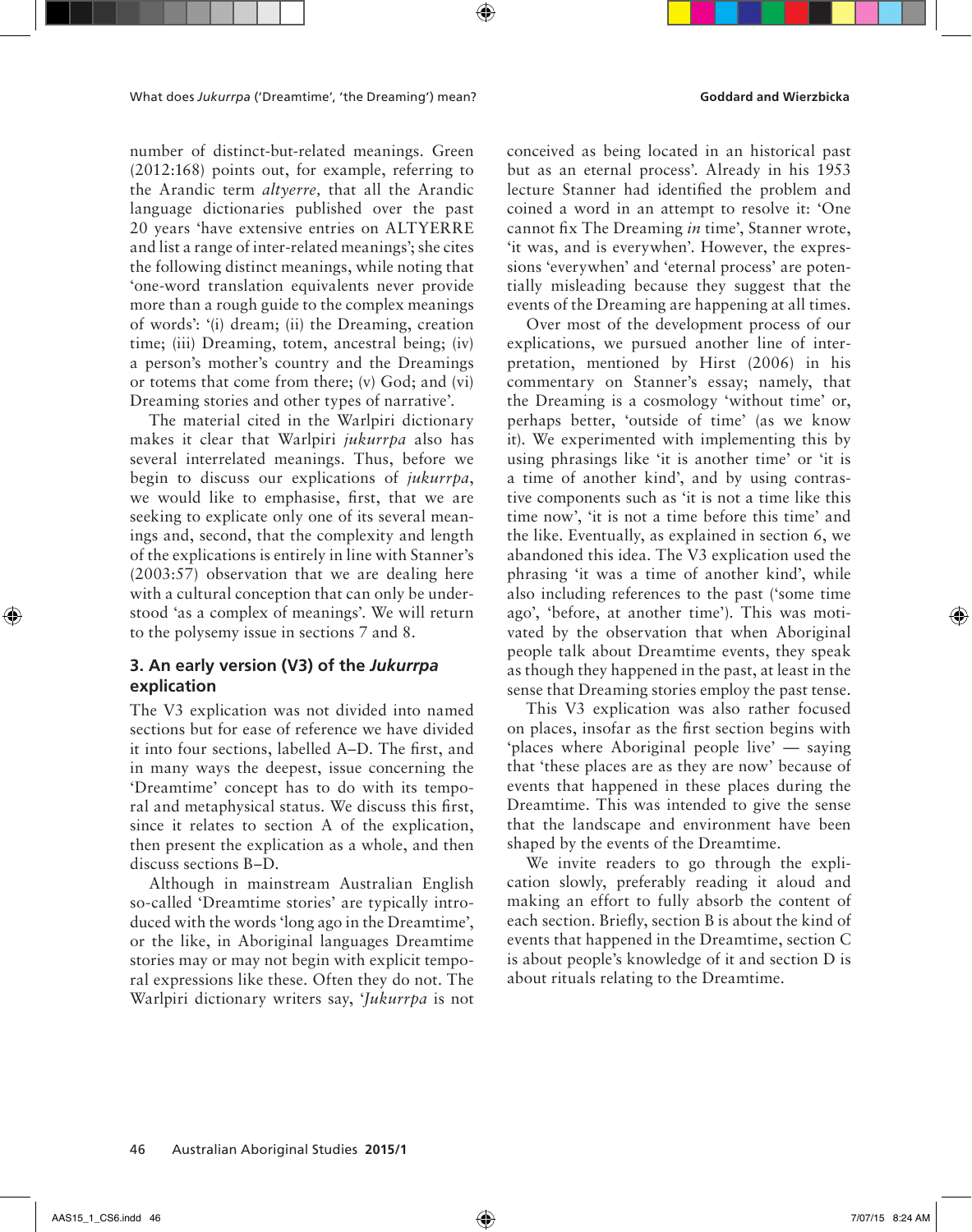V3: *Jukurrpa* ('Dreamtime', 'the Dreaming')

| $\overline{A}$ | $\cdot$ it is like this:<br>some time ago the places where [Aboriginal] people live were not like they are now<br>these places are as they are now<br>because some things happened in these places before, at another time<br>it was a time not like this time now, it was a time of another kind                                                                                                                                                                                                        |
|----------------|----------------------------------------------------------------------------------------------------------------------------------------------------------------------------------------------------------------------------------------------------------------------------------------------------------------------------------------------------------------------------------------------------------------------------------------------------------------------------------------------------------|
| B              | these things happened at that time because it was like this:<br>some men did some things in these places at that time, these men were not like<br>men are now<br>some women did some things in these places at that time, these women were not like<br>women are now<br>some living creatures did some things in these places at that time, these creatures<br>were not like living creatures are now<br>some of these living creatures were like men, some of these living creatures<br>were like women |
| C              | some old men know a lot about that time, some old women know a lot about that time<br>people in these places can know some things about that time<br>because at some times people see some things when they are asleep<br>people can know these things like people can know something about something<br>if they can see this something                                                                                                                                                                  |
| D              | at many times people in these places do things of some kinds<br>because they know some things about that other time<br>these people want to do these things<br>these people think like this:<br>"it is good if people in these places do these things now,<br>it will be good if people in these places will always do these things"                                                                                                                                                                     |

Section B is introduced as follows: 'these things happened at that time because it was like this', and the subsequent lines say that certain men, women and living creatures 'did some things in these places', which, we understand from section A, are responsible for various places being in their present-day state. Importantly, however, these Dreamtime men, women and living creatures were not like their counterparts are today, the implication being that they were capable of 'powerful deeds'. Moreover, it is stated that some of these living creatures<sup>5</sup> were like men and some were like women.

In these components about the *dramatis personae* of the Dreamtime, we are making an effort to employ social categories and ways of speaking that match those used by Aboriginal people when they talk about the *Jukurrpa*. Dreamtime characters are usually referred to using gender-based social categories; e.g. 'these Dreaming men', 'the Dreamtime women', 'the Budgerigar Men', 'the Emu Woman' or the like. It would have been more 'economical' to rephrase the parallel 'men' and 'women' components as a single component about 'people', but it is very rare to hear the word 'people' used about Dreaming characters and, furthermore, the parallelism of structure echoes Aboriginal oral style.

It should also be noted that the terms 'old men' and 'old women' in section C are intended to correspond to Indigenous social categories. Aboriginal languages often have a single lexeme or fixed expression for each of these categories; e.g. Yankunytjatjara *(wati) tjilpi* 'old/senior man'. Section C refers to old men and old women as repositories of knowledge about the Dreaming, a key component (as we understand it) of the *Jukurrpa* concept. The section also includes reference to 'dreaming' (as what one can see when one is asleep) $6$  as a possible source of insight into the Dreaming. This is a controversial point but we believe that its inclusion accords well with the evidence presented by Green (2012: 171), who states that, 'Contrary to Wolfe, I have shown how

↔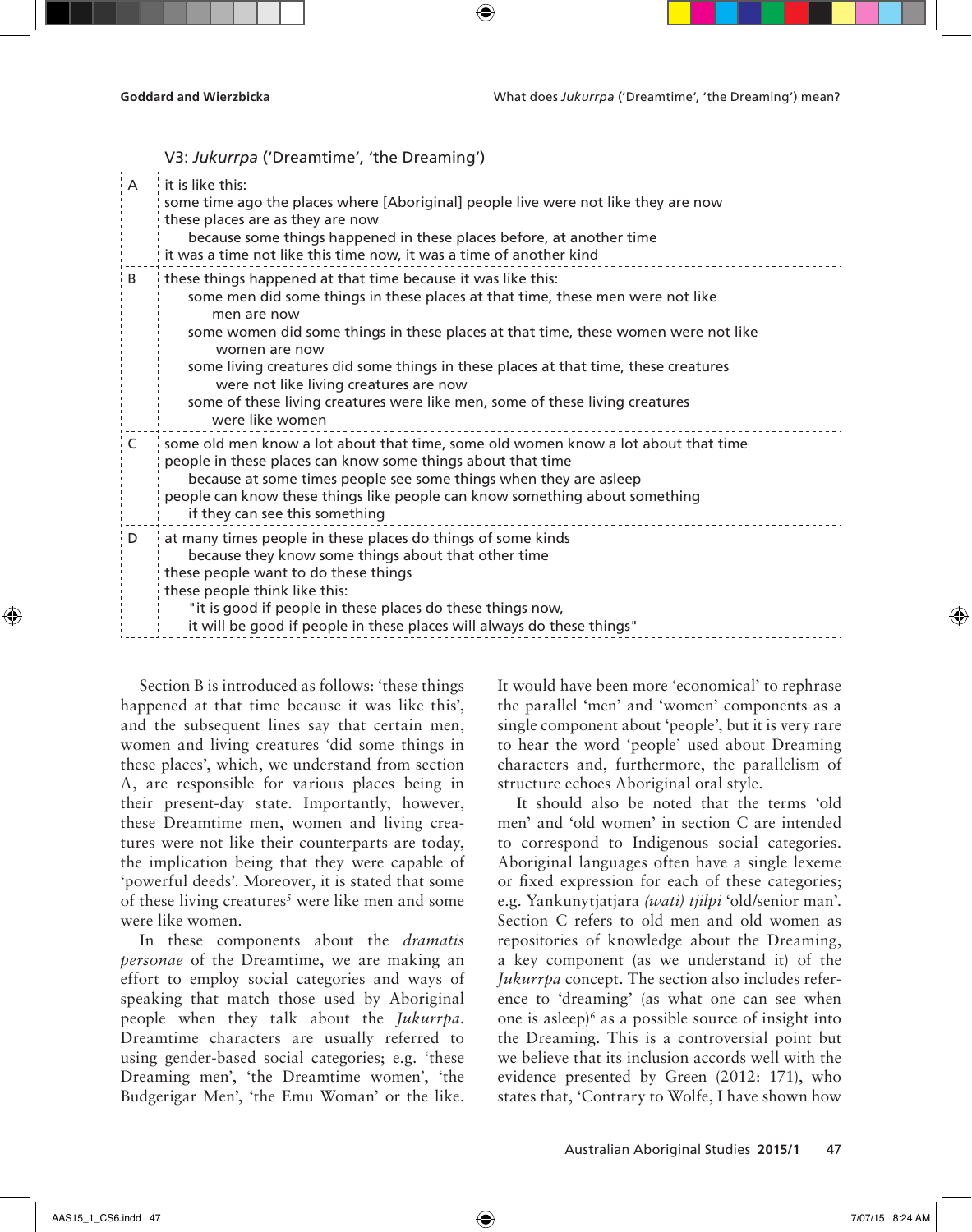the glossing of ALTYERRE and related words as "Dreamtime" or "Dreaming" does have a firm basis in the semantics of Aboriginal languages, at least in Central Australia'. The Warlpiri dictionary entries on *jukurrpa*, quoted in section 1, also confirm a semantic link with dreams. V3 of the explication does not yet indicate that a great deal of Dreamtime knowledge is restricted and is not available to everyone. This was added in a later version, as 'not all people can know these things (about this other time)'.

Finally, section D was intended to refer to the rituals and ceremonies that Aboriginal men and women perform in order to stay in touch, so to speak, with this other dimension, with 'that other time'. There was nothing yet to suggest that performing these ceremonies is necessary for the wellbeing of the country. In a later version, not presented here, we added to section D, 'these people know that if they don't do these things, something bad can happen in these places'.

The V3 explication also did not include anything explicit about social practices and customs ('Aboriginal law') having their basis in the Dreamtime.

# **4. A more complete and elaborate version (V15)**

The V3 explication was close to being a 'first go' and it quickly became evident that it was incomplete in several ways. Over the following weeks we experimented with ways of expanding and elaborating it, eventually arriving at V15. In terms of word count, it is about 50 per cent longer than its predecessor. There were changes in the organisational structure too. A glance will show that the explication has been divided into labelled sections, and also that there are more of these sections than in the V3 explication. Essentially, the old section B has been broken into two, and a new section has been added at the end.

As before, we discuss the changes to the early parts of the explication before presenting the explication in full, with discussion of the other changes to follow after that. The first section now focuses entirely on the idea of *Jukurrpa* being a 'special time'; i.e. '*Jukurrpa* is a time not like this time now, it is not a time before this time, it is another time'. As well, the previous focus on 'places' has been shifted downwards in the explication.

The next section begins by introducing a new idea, namely that Aboriginal people often say things about *Jukurrpa*, and the explication goes on to characterise the kind of content involved in what people say about it. In hindsight, it looks very odd that the earlier version did not include any reference to Dreamtime 'stories'.7 Though still not completely satisfactory, the sections labelled 'What people say…Places' and 'What happened' draw attention to the explanatory importance of Dreamtime 'stories' or 'tales'.

V3 also referred to the role of Dreaming events in shaping how places are today. In other words, the content of this component is not new — it is just appearing in a different position in the explication. On the other hand, the next two components are new, because they introduce the idea that Aboriginal people's present-day 'way of life' also depends on what happened in the Dreamtime: 'people living in these places live now as they live now, because some things happened at this other time'. As well, 'many kinds of creatures living in these places are as they are now, because some things happened at this other time'. In short, in V15 the 'explanatory remit' of the Dreamtime is recognised as more all-encompassing than in the previous version. We comment on the rest of the explication after presenting it in full.

↔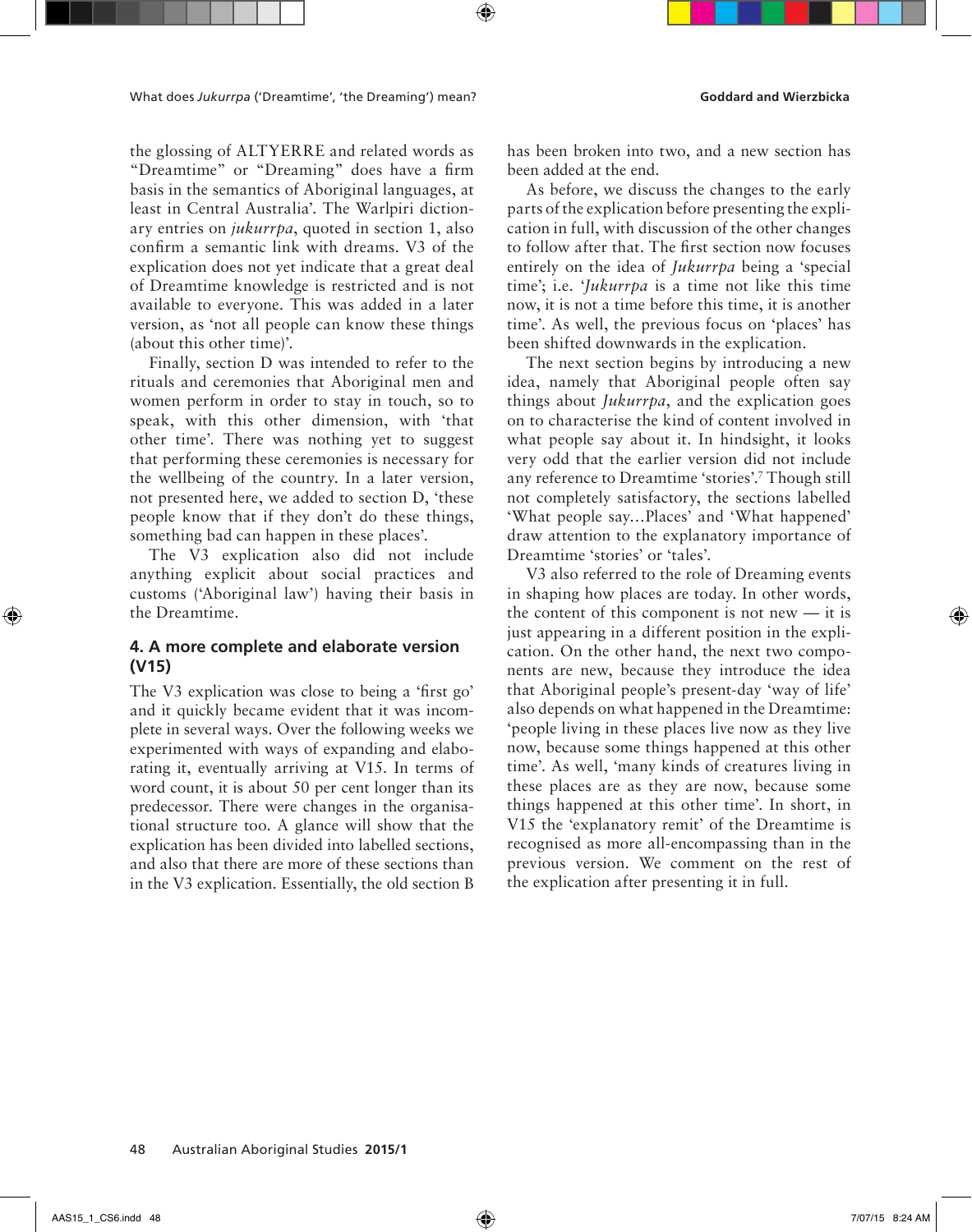| V15: Jukurrpa ('Dreamtime', 'the Dreaming')                                                                           |
|-----------------------------------------------------------------------------------------------------------------------|
| A TIME NOT LIKE OTHER TIMES                                                                                           |
| Jukurrpa is a time not like this time now                                                                             |
| it is not a time before this time                                                                                     |
| it is another time                                                                                                    |
| WHAT PEOPLE SAY                                                                                                       |
| Aboriginal people can say many things about this other time                                                           |
| when Aboriginal people say things about this other time, they say things like this:<br>- PLACES                       |
| "places where [Aboriginal] people live are as they are now                                                            |
| because some time ago some things happened in these places,                                                           |
| these things happened at this other time                                                                              |
| people living in these places live now as they live now                                                               |
| because some things happened at this other time<br>many kinds of creatures living in these places are as they are now |
| because some things happened at this other time                                                                       |
|                                                                                                                       |
| - WHAT HAPPENED<br>when these things happened at this other time, it was like this:                                   |
| some men did some things in these places,                                                                             |
| these men were not like men are now                                                                                   |
| some women did some things in these places,                                                                           |
| these women were not like women are now                                                                               |
| some living creatures did some things in these places,<br>these creatures were not like living creatures are now"     |
|                                                                                                                       |
| WHO KNOWS ABOUT THAT OTHER TIME<br>some old men in many places know a lot about this other time                       |
| some old women in many places know a lot about this other time                                                        |
| some old people in these places can know some things about this other time                                            |
| because sometimes they see some things when they are asleep                                                           |
| they can say some things about these places because of this, these things are true                                    |
| other people can't know a lot about this other time                                                                   |
| WHAT PEOPLE DO NOW                                                                                                    |
| at many times men do some things in these places<br>because they know something about this other time                 |
| they do these things like other men in these places did before                                                        |
| if they don't do these things, something bad can happen to these places,                                              |
| they know this                                                                                                        |
| at many times women do some things in these places                                                                    |
| because they know something about this other time<br>they do these things like other women in these places did before |
| if they don't do these things, something bad can happen to these places                                               |
| they know this                                                                                                        |
| WHAT ALL ABORIGINAL PEOPLE CAN KNOW                                                                                   |
| all Aboriginal people can know some things                                                                            |
| because they know some things about this other time                                                                   |
| because of this, people can say about some things:                                                                    |
| "people can't do something like this<br>if at some time someone does something like this, it is very bad              |
| all people can know this"                                                                                             |
|                                                                                                                       |

 $\bigoplus$ 

 $\bigoplus$ 

 $\bigoplus$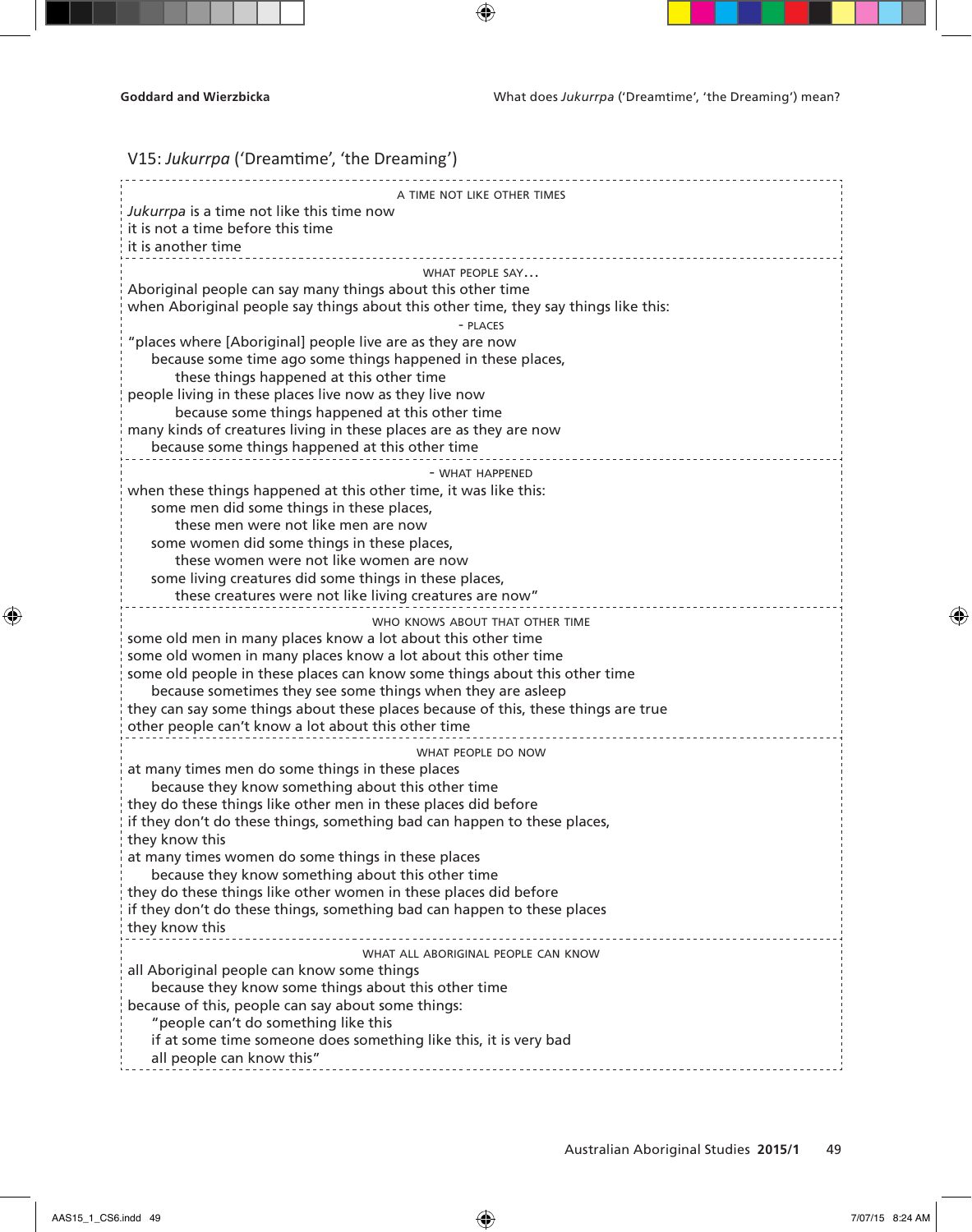What does *Jukurrpa* ('Dreamtime', 'the Dreaming') mean? **Goddard and Wierzbicka** 

We pick up our commentary about V15 midway through the explication, in the section titled 'Who knows about that other time'. The main changes are additions. Referring to the people who know about the Dreaming, new components read as follows:

they can say some things about these places because of this, these things are true other people can't know a lot about this other time

The first line links Dreamtime knowledge with the capacity to be authoritative about the significance of particular places. In explicitly mentioning 'true', the explication mimics a common way of speaking by Aboriginal people. For example, in the material included in the Warlpiri dictionary, *Jukurrpa* stories are often explicitly characterised as 'true' (e.g. 'This is a true Dreaming story that I'm telling him, a true Dreaming story'). The second new line adds an important detail about the 'restricted' status of much Dreamtime knowledge. Read in context, it conveys the idea that although 'old men' and 'old women' know a great deal about the *Jukurrpa*, 'other people' cannot have similar knowledge.

The next section, titled 'What people do now', is an expanded and much altered version of the components about rituals and ceremonies that were in section D of V3. There have been two main changes. Whereas previously the component in question was phrased in terms of what 'people' do, it is now divided into two sections, one for men and one for women. This is more consistent with the previous parts of the explication and more aligned with Aboriginal practices. In particular, important ceremonies, like most other domains of Aboriginal life, are conducted according to a principle of 'sex segregation'; i.e. men's ceremonies and women's ceremonies are distinct. Not only can people of the opposite gender not attend them; knowledge about what takes place is kept secret from them.

The second change to this section involves a new component (inserted into both the men's section and the women's section) about the 'traditionality' of ceremonial performance. For example, when the men 'do some things in these places because they know some things about this other time', they do these things 'like other men did in these places before' (and likewise with the women). This new component seems to make the previous final components (which were about people's 'commitment', as it were, to perform ceremonies

in the same way in future times) somewhat redundant, so they have been removed.

Finally, a completely new section has been added, titled 'What all Aboriginal people can know'. The reference to 'all' Aboriginal people alerts us that whatever follows, it is not about some secret or restricted knowledge. What does follow is a set of components about, roughly speaking, social prohibitions; i.e. the fact that Dreamtime knowledge allows people to say about some acts that they are prohibited ('people can't do something like this'), and that if anyone should do such a thing it is to be universally condemned ('if at some time someone does something like this, it is very bad, all people know this').

In an earlier version, after V3 but prior to V15, there was a continuation about possible 'punishments' if violations occurred and were discovered, but the components needed to spell out this idea were worryingly complicated in wording. After further reflection it was decided that it was sufficient to include just the strongly condemnatory components, leaving it to inference that punishment would be a likely consequence. Around the same time as explication V15, we also experimented with a component about 'totemism', in the sense of totemic identification with different kinds of living creatures. Eventually, however, we came to the view that although totemic identification is indeed part of the 'belief complex' associated with the *Jukurrpa*, it was not necessary to posit it as part of the lexical meaning of the sense of the word being explicated (see section 8).

# **5. A still more elaborate version (V37), with improved logical structure**

It would be wrong to give the impression that the development of our explication always went in a straight line. Sometimes we went too far in certain directions and had to cut back. There were numerous twists and turns during the many intermediate versions that separate V15 from the next version to be considered in full here. V37 was presented at

↔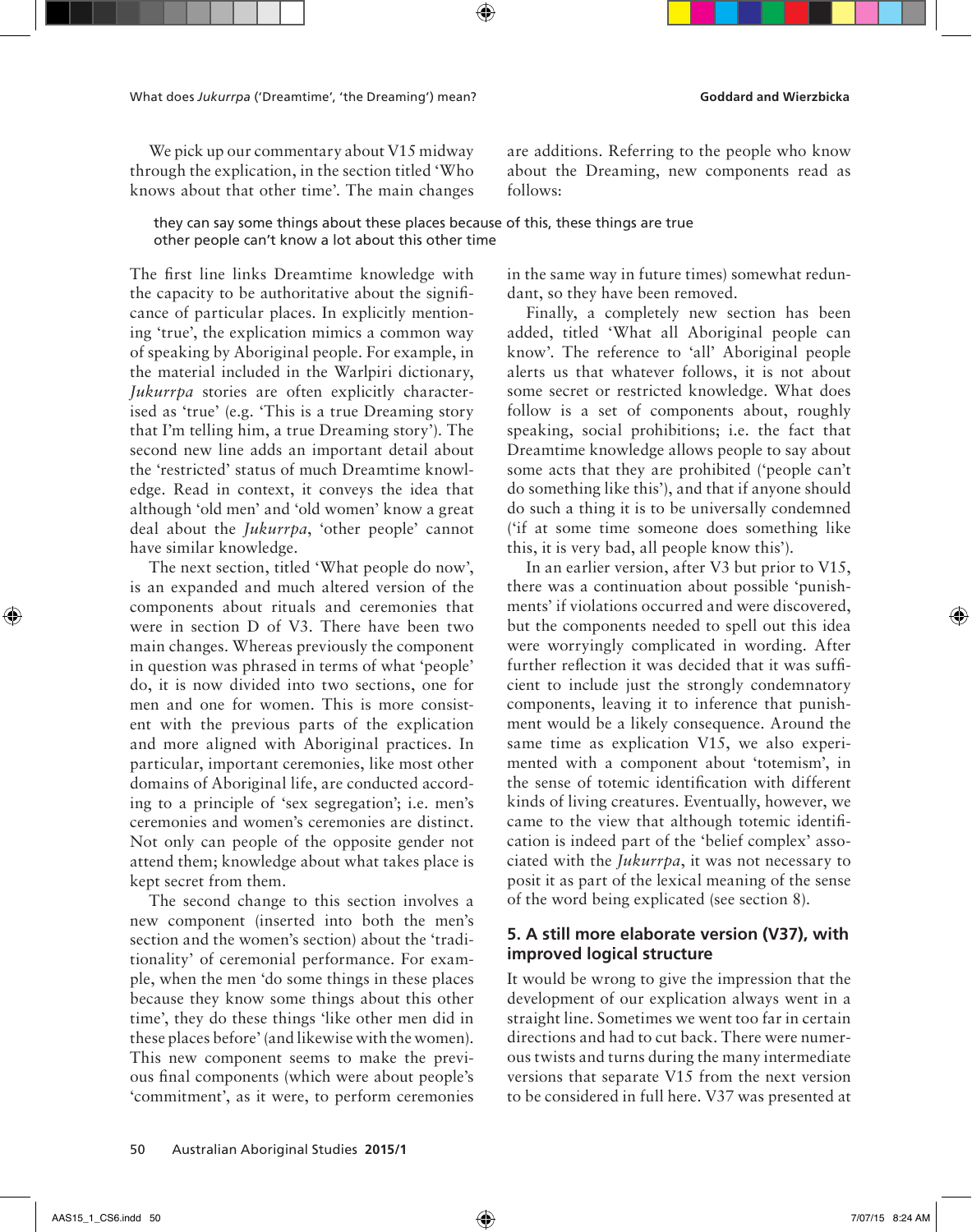**Goddard and Wierzbicka** What does *Jukurrpa* ('Dreamtime', 'the Dreaming') mean?

the 'Endangered languages, endangered concepts' symposium held at ANU in November 2013. It is the longest of the four explications considered in this paper — more than 200 words longer than its predecessor and more than 150 words longer than our 'final' version (V40) presented in section 6. Despite this, V37 shows several improvements in the structure of the explication.

The most significant changes concern the role of 'knowledge'. The section about knowledge ('How people can know about this other time') has been moved upwards to assume second position and a new line ('people here can know some things about this other time') has been inserted at the end of the first section to create a natural link to the second section. Having the knowledge section in the second position answers a question, as it were, that has been raised by the first section (namely, how can people possibly know about this seemingly mysterious 'time not like other times'), and it also leads more naturally to the subsequent sections, which are about people saying things about the Dreamtime. It makes better sense to think about people 'telling stories' about something if we first understand how they get the necessary knowledge.

Another innovation is the insertion of a new section into third position, the section titled 'People say some things about this other time at many times'. The idea that 'telling' about it is an important aspect of the Dreamtime concept was already present in V15, but in subsequent versions we elaborated this idea by adding components to state that Dreamtime narratives are frequently told and often take a considerable time to tell, and that people often want to hear the same stories again and again. This aligns with Stanner's emphasis on the 'constant recitation' of Dreamtime stories, and Aboriginal people's great appetite for them. The section ends with the component, 'people know that these things are true', which further reinforces their importance. The following section, 'What people say …', has been substantially carried over from previous versions. Overall, we think that in V37 the treatment of Dreamtime 'narratives' ('tales') begins to satisfactorily match Stanner's (2003:62) characterisation of their validity and significance: 'The blacks cite The Dreaming as a chapter of absolute validity in answer to all question of *why* and *how*. In this sense, the tales can be regarded as being, perhaps not a definition, but a "key" of Truth.'

The next section, 'What men and women do now because of this other time' (the title has been slightly rejigged), is an expanded account of the 'rituals/ceremonies' section. Adjustments have been made to bring in the ideas that these repeated performances are intended to focus people's thinking on the Dreamtime ('…because they want to think about this other time') and that ritual performance literally 're-enacts' Dreamtime events. Also in regard to this section, it is an important fact that Aboriginal people see ritual performance as part of 'looking after the country'. This element was already present in V15, but the wording has been improved in V37. There were some minor adjustments to the final section, both in the label (which is now explicitly about 'prohibitions' on behaviour; i.e. about 'What people can't do') and in the wording.<sup>8</sup>

Finally we must mention that in the period between V15 and V37 we attended to a niggling problem of wording that marred earlier versions. It concerns the phrase '[Aboriginal] people', which appeared in V15. This was unsatisfactory because without the parenthesised modifier 'Aboriginal' the expression 'people' by itself would be too broad in its application, but, on the other hand, with the modifier the expression 'Aboriginal people' would be inappropriate as a way of modelling an 'insider perspective'. This problem was resolved by substituting the expressions 'people here' and 'people in this place', which have the effect of deictically 'localising' the reference.

The full V37 is as follows:

↔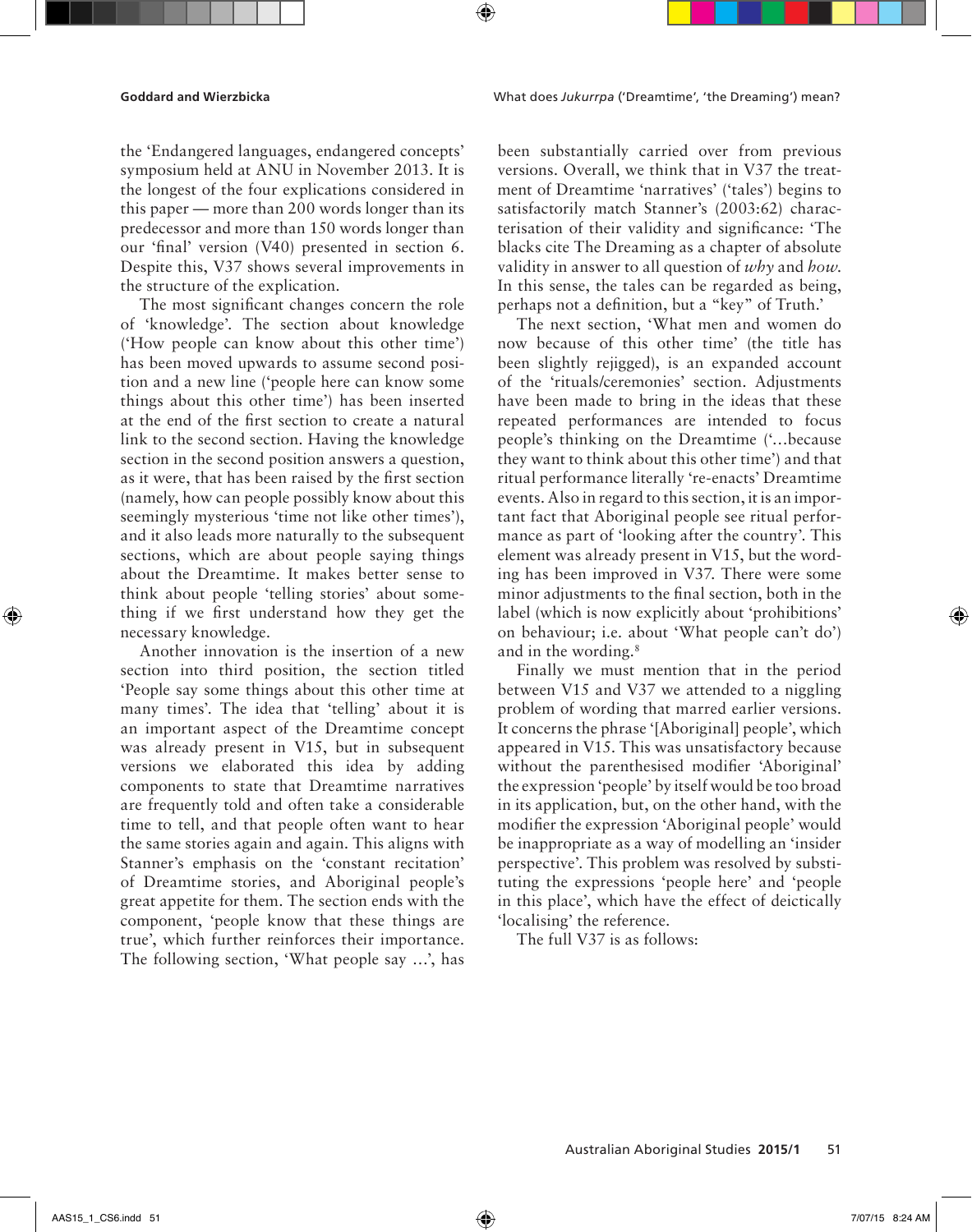# V37: *Jukurrpa* ('Dreamtime', 'the Dreaming')

| A TIME NOT LIKE OTHER TIMES                                                                                                                                             |                    |
|-------------------------------------------------------------------------------------------------------------------------------------------------------------------------|--------------------|
| Jukurrpa is a time not like this time now                                                                                                                               |                    |
| it is not this time, it is not a time before this time, it is not a time after this time                                                                                |                    |
| it is another time<br>people here can know some things about this other time                                                                                            |                    |
|                                                                                                                                                                         |                    |
| HOW PEOPLE CAN KNOW ABOUT THIS OTHER TIME<br>some old men in many places know a lot about this other time                                                               |                    |
| some old women in many places know a lot about this other time                                                                                                          |                    |
| someone can know some things about this other time                                                                                                                      |                    |
| because sometimes they can see some things when they are asleep [in a dream]                                                                                            |                    |
| it can be very bad if some people know these things                                                                                                                     |                    |
| PEOPLE SAY SOME THINGS ABOUT THIS OTHER TIME AT MANY TIMES                                                                                                              |                    |
| at many times, some people here say some things for some time about this other time                                                                                     |                    |
| at many times, people here want to hear the same things about this other time<br>these things are true                                                                  |                    |
|                                                                                                                                                                         |                    |
| WHAT PEOPLE SAY<br>when people here say things about this other time, they say things like this:                                                                        |                    |
|                                                                                                                                                                         |                    |
| "many places here are as they are now                                                                                                                                   | - places           |
| because some things happened in these places during this other time                                                                                                     |                    |
| many things happen in these places as they do now<br>because some things happened here during this other time                                                           |                    |
| people here live as they live now                                                                                                                                       | - people           |
| because some things happened here during this other time                                                                                                                |                    |
| many kinds of living creatures here are as they are now                                                                                                                 | - living creatures |
| because some things happened here during this other time                                                                                                                |                    |
| when these things happened during this other time, it was like this:                                                                                                    | - what happened    |
| some men did some things in some places, these men were not like men are now                                                                                            |                    |
| some women did some things in some places, these women were not like women are now                                                                                      |                    |
| some living creatures did some things in some places, these living creatures were not                                                                                   |                    |
| like living creatures are now"                                                                                                                                          |                    |
| WHAT MEN HERE DO BECAUSE OF THIS OTHER TIME<br>at many times men here do some things in some places                                                                     |                    |
| because they want to think about this other time                                                                                                                        |                    |
| they do the same things at many times                                                                                                                                   |                    |
| they want to do these things like many other men here did at many times before for a long time                                                                          |                    |
| when these men are doing these things somewhere,                                                                                                                        |                    |
| something can happen in this place as it happened during this other time<br>if men in these places don't do these things, something very bad can happen to these places |                    |
|                                                                                                                                                                         |                    |
| WHAT WOMEN HERE DO BECAUSE OF THIS OTHER TIME                                                                                                                           |                    |
| at many times women here do some things in some places                                                                                                                  |                    |
| because they want to think about this other time                                                                                                                        |                    |
| they do the same things at many times<br>they want to do these things like many other women here did at many times before                                               |                    |
| for a very long time                                                                                                                                                    |                    |
| when these women are doing these things somewhere,                                                                                                                      |                    |
| something happens in this place as it happened during this other time                                                                                                   |                    |
| if women in these places don't do these things, something very bad can happen to these places                                                                           |                    |

 $\bigoplus$ 

52 Australian Aboriginal Studies **2015/1**

 $\bigoplus$ 

 $\bigoplus$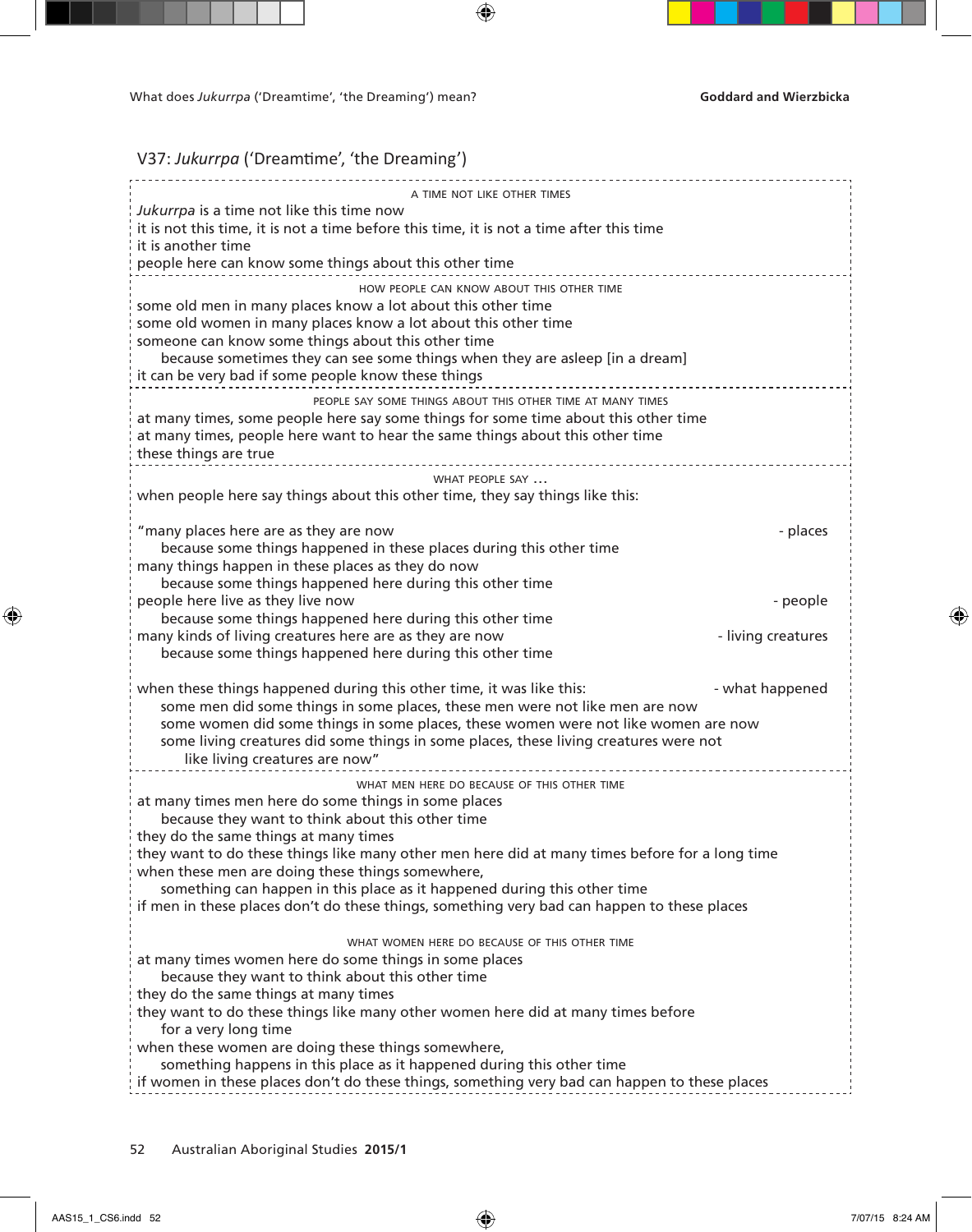| because people here know some things about this other time,                            |  |
|----------------------------------------------------------------------------------------|--|
|                                                                                        |  |
| people here can know some things about many other things                               |  |
| because of this, at many times when someone does something, other people here can say: |  |
| "people can't do something like this                                                   |  |
| if at some time someone does something like this, it is very bad"                      |  |

Before proceeding to our 'final' version, we will mention a component that we entertained at various times in the period between V15 and V37. It was an attempt to capture the idea that Aboriginal people recognise some present-day 'group affiliations' on the basis of the deeds of certain Dreamtime characters. There was reference to some individuals being thought of as 'part of something', and to 'some other people' being thought of as 'part of the same something'. This was intended to refer to membership of clans, totemic groups, subsections, or the like.

The wording was not satisfactory, however, because of its reliance on the use of 'part' in an abstract context. Although we spent a good deal of time trying to improve it, we could not find a way of doing so without making the components disturbingly cumbersome. Eventually we reached the conclusion that although this aspect is indeed part of the broad 'belief complex' associated with the Dreamtime, it is not part of the lexical meaning of *Jukurrpa* in the specific sense we are dealing with. We discuss this issue in section 7.

### **6. The 'final' version (V40)**

This section presents the final version considered in this paper. It is the result of a final intensive period of development during the writing-up process in October 2014 and during revision in February 2015.

At a first glance, explication V40 looks quite different, but, as we explain in a moment, many of the changes are essentially rearrangements of previous components, or else they are simplified or condensed phrasings of material that was already present in previous versions. The section structure of the explication is also largely the same; i.e. an initial block about the general 'nature' of *Jukurrpa*, followed by sections concerning how people know about it, what kinds of things they say about it, and what they DO and DON'T DO because of it. Due to some sections having been merged or condensed, V40 is more than 150 words shorter than its predecessor and it has a 'tighter' textual feel.

The greatest change to V40 was the result of a major rethink about an aspect of the explication that we had taken for granted from early days in the development process; namely, the idea that *Jukurrpa* depends on 'time' as an ontological category. In V37 almost the entire first section of the explication was devoted to spelling out that *Jukurrpa* was, on this interpretation, a 'special time' — a time unlike the past, present or future, to be sure, but a time nonetheless. To speak a little figuratively, this presented *Jukurrpa* as being or belonging to a separate temporal dimension: a time outside of time.

Despite the attractions of this idea (touched on in section 2), there had always been some lingering doubt about the translatability of the word 'time' in this particularly abstract sense. It is well established that Aboriginal languages (like all languages) can use noun-like words in expressions like 'at this time' and 'at the same time' (i.e. in phrases with an adverbial function), but this does not necessarily mean that they have anything like 'time' as an ontological category. Actually, in the second paragraph of his essay 'The Dreaming', Stanner (2003:57) noted, 'I have never been able to discover any Aboriginal word for *time* as an abstract concept.' Our linguistic consultants for Warlpiri and Arrernte had also raised problems with rendering expressions like 'it is a time not like this time now…it is another time', but, preoccupied as we were with developing the main content of the explication, we had deferred attending to their objections to these top-level components. Eventually, we turned our attention to these objections and after considerable investigation we had to face the fact that 'time' as an abstract category is, indeed, not translatable into Indigenous Aboriginal languages. This meant that our interpretation of *Jukurrpa* in terms of 'time'

↔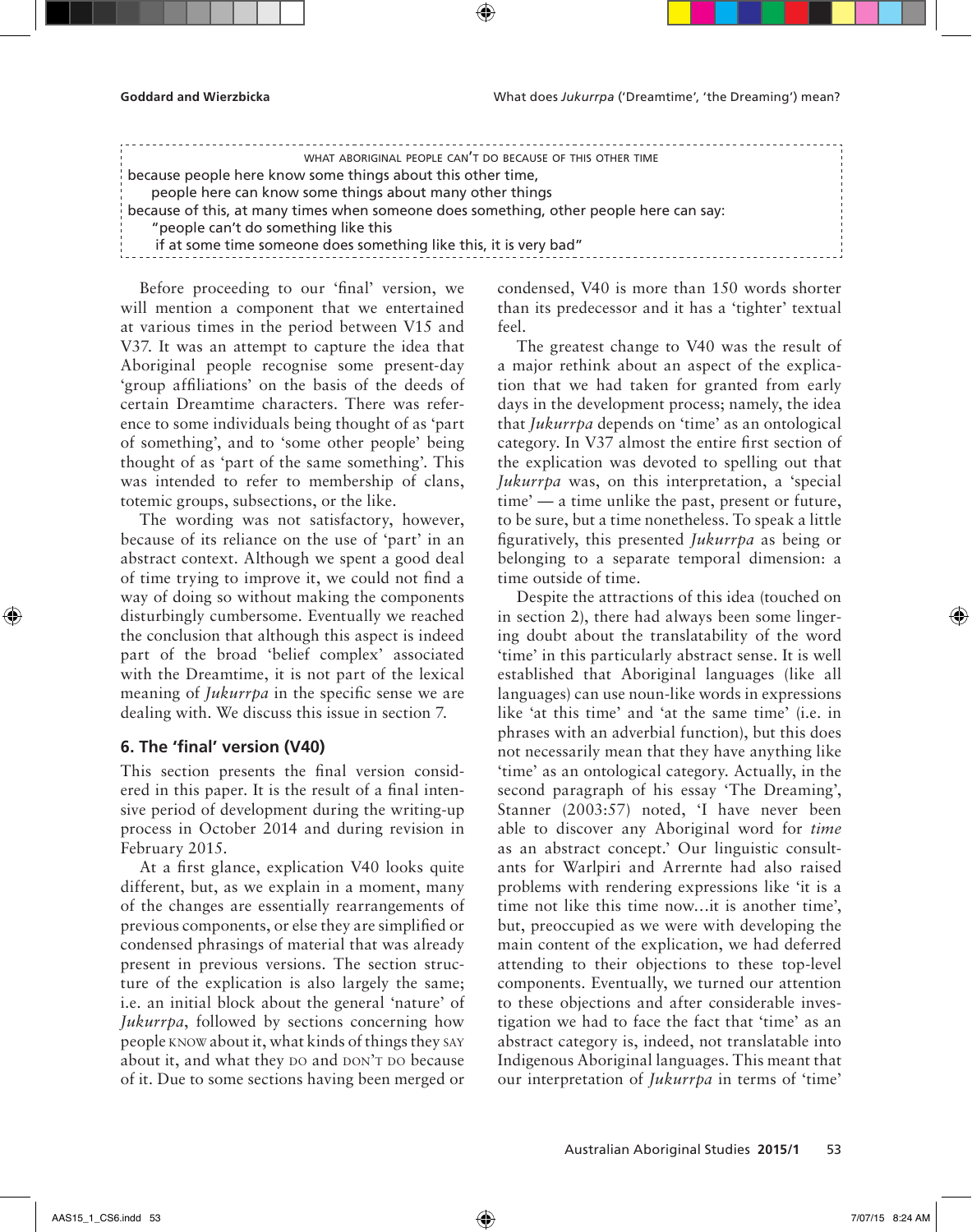as an ontological category could not be an authentic representation of Aboriginal ways of thinking. It had to be abandoned.

In V40 the initial components of the *Jukurrpa*

explication have been replaced with the following lines, which represent a different interpretation (and one which is cross-translatable):

when people say "Jukurrpa" ("Dreamtime", "the Dreaming"), they think like this: at some time before, many things were happening here for some time, things like this can't happen now when people here want to say something about all these things, they can say it with one word,

this word is Jukurrpa

[…]

This opening frame is similar to that developed in Goddard and Wierzbicka (2014a) as a way of dealing with 'abstract' nouns. Essentially, it presents the word *Jukurrpa* as invoking a shared way of thinking about many things (in Stanner's phrase, 'a complex of meanings'). This way of thinking is premised on the idea that at some previous time 'many things were happening for some time, things like this can't happen now'.9 There is certainly a temporal aspect involved, insofar as these remarkable events are understood to have happened 'at some time before', but this use of

'time' is a matter of 'when', rather than 'what'. In the third component, special importance is attached to the word *Jukurrpa* (or its counterparts in other languages) as a way of allowing people to 'say something about all these things…with one word'.

The first section of V40 is completed by the following lines. Their content is not new (i.e. they were already included in previous versions), but gathering them together in the top section of the explication increases their impact and, we think, imparts an appropriate gravitas to the *Jukurrpa* concept.

many old men know a lot about this, many old women know a lot about this they can say many things about it these things are true

In V40 *Jukurrpa* appears immediately, in the very first section, as something that people (especially, old people) can know about, can say things about and, in particular, can say true things about. In a way, discarding the previous ontological (or metaphysical) components has had a liberating effect, freeing space for the important main ideas to appear early, and combined in a way that reinforces their impact.

The second section of the explication ('How people can know about this') now houses two important details: that one source of knowledge is from dreams and that some knowledge of the *Jukurrpa* is restricted. Note, by the way, that as well as removing 'abstract time' from the top section, all other references to 'this other time' have been removed from later parts of the explication, either by rephrasing them in terms of

'about-ness' or by using translatable temporal expressions such as 'at this time'.

The third section of V40 is all about 'What people say…'. It combines the two 'saying' sections from V37, and, more importantly, rearranges and reconfigures their content. This is the second major change from V37. Previously, this section began with a series of 'because-components', then continued with components about Dreamtime 'happenings'. This order of presentation could give the impression that Dreaming stories are typically oriented as 'explanatory' in purpose; but while it is true that they have an 'explanatory' function (and that it is a crucial function), it is not usual for Dreaming stories to be explicitly framed in an explanatory mode. Instead, the primary focus is on describing the events that took place: how they happened and where they

↔

↔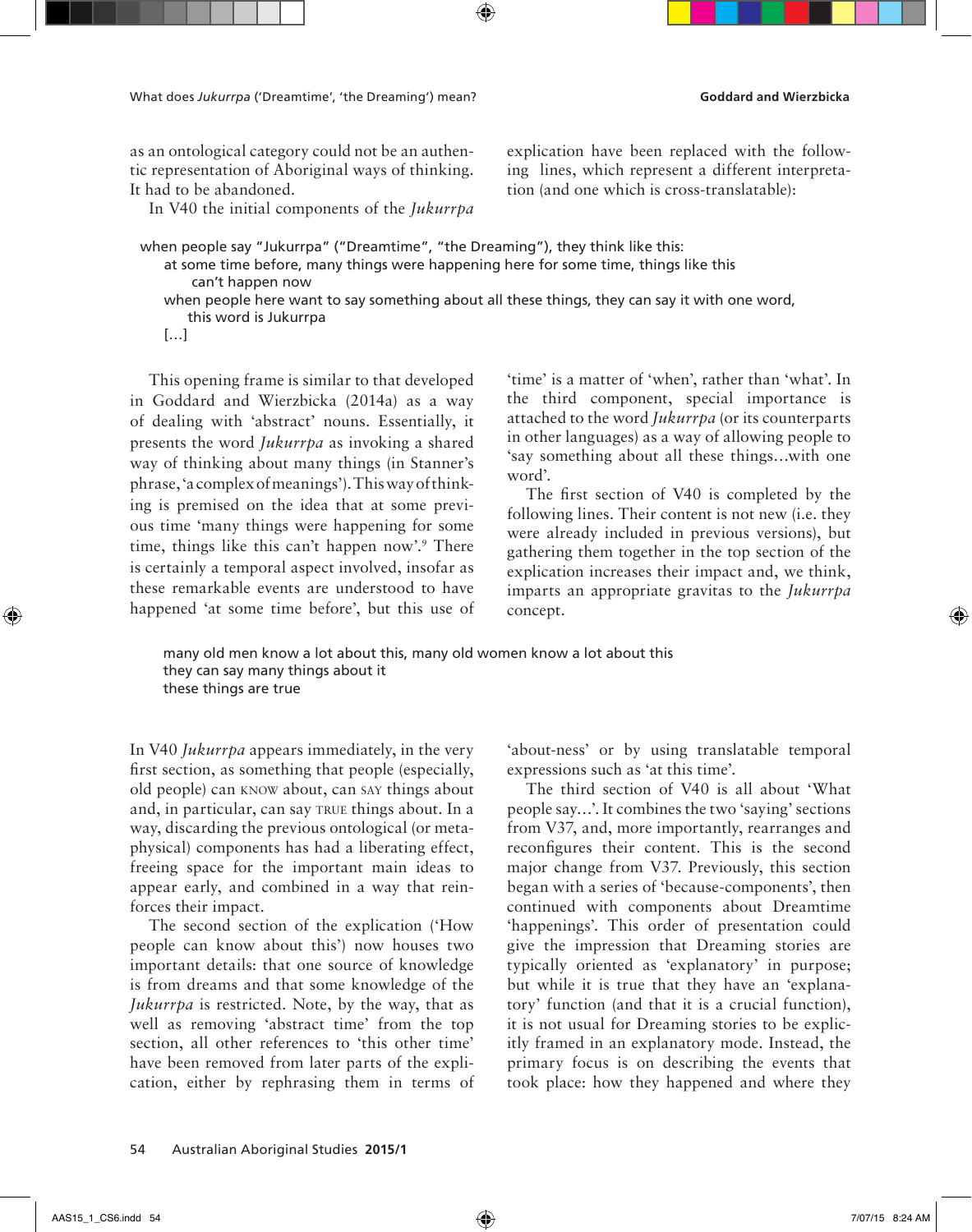happened. Explicit statements about Dreamtime events explaining present-day landscape features and social practices are more likely to come at the end of a Dreaming story rather than at the beginning. For this reason, we rearranged the 'What people say…' section so that the material about the Dreamtime events comes first and their explanatory importance is not mentioned until afterwards.

As for the explanatory importance components, in place of the elaborate eight lines in the previous version, the V40 phrasing has been radically simplified as follows:

people often say something like this about many places: "this place is like this because of Jukurrpa". people often say something like this about many things: "it is like this because of Jukurrpa".

⊕

Aside from the simpler phrasing, these formulations have another important attraction; namely, they are much closer to the kind of things Aboriginal people actually say themselves.

The fourth and fifth sections ('What people do…' on account of *Jukurrpa*, and 'What people can't do…') have also been simplified in their phrasing. The section about ceremonial and ritual activities has been condensed by merging the men's and women's sections, and at the same time placing more relative emphasis on the 'men's side'. In V37 there were separate sections about men's and women's activities, and the content of each was completely parallel. In V40 men's activities are presented as more frequent and more far-ranging than women's ('at many times' and 'in many places' for men, as opposed to 'at some times' and 'in some places' for women). The third section ends with a simple but powerful warning about the consequences of not performing the ceremonies and re-enactments: 'if people don't do these things, something very bad can happen in these places'. The final section has also been simplified in its wording.

# V40: *Jukurrpa* ('Dreamtime', 'the Dreaming')

| When people say "Jukurrpa" ("Dreamtime", "the Dreaming"), they think like this:                                                                                                                                                                                                                                                                                                          |
|------------------------------------------------------------------------------------------------------------------------------------------------------------------------------------------------------------------------------------------------------------------------------------------------------------------------------------------------------------------------------------------|
| at some time before, many things were happening here for some time, things like this<br>can't happen now                                                                                                                                                                                                                                                                                 |
| when people here want to say something about all these things, they can say it with one word,<br>this word is Jukurrpa                                                                                                                                                                                                                                                                   |
| many old men know a lot about this, many old women know a lot about this<br>they can say many things about it                                                                                                                                                                                                                                                                            |
| these things are true                                                                                                                                                                                                                                                                                                                                                                    |
| HOW PEOPLE CAN KNOW ABOUT THIS (ABOUT JUKURRPA)<br>because many old people know a lot about this (about Jukurrpa),<br>other people can know some things about it<br>not all people can know these things                                                                                                                                                                                 |
| sometimes people can know things about this (about Jukurrpa)<br>because they see some things when they are asleep [in a dream]                                                                                                                                                                                                                                                           |
| WHAT PEOPLE OFTEN SAY ABOUT THIS (ABOUT JUKURRPA)<br>people in this place often say many things for some time about this (about Jukurrpa)<br>people in this place often want to hear these things<br>when people in this place say these things, they say things like this:                                                                                                              |
| "many things happened at this time before, these things happened in many places<br>some men did some things in some places, these men were not like men are now<br>some women did some things in some places, these women were not like women are now<br>some creatures of some kinds did some things in some places, these creatures were<br>not like creatures of these kinds are now" |
| "people often say something like this about many places: "this place is like this because of Jukurrpa<br>people often say something like this about many things: "it is like this because of Jukurrpa"                                                                                                                                                                                   |

Australian Aboriginal Studies **2015/1** 55

↔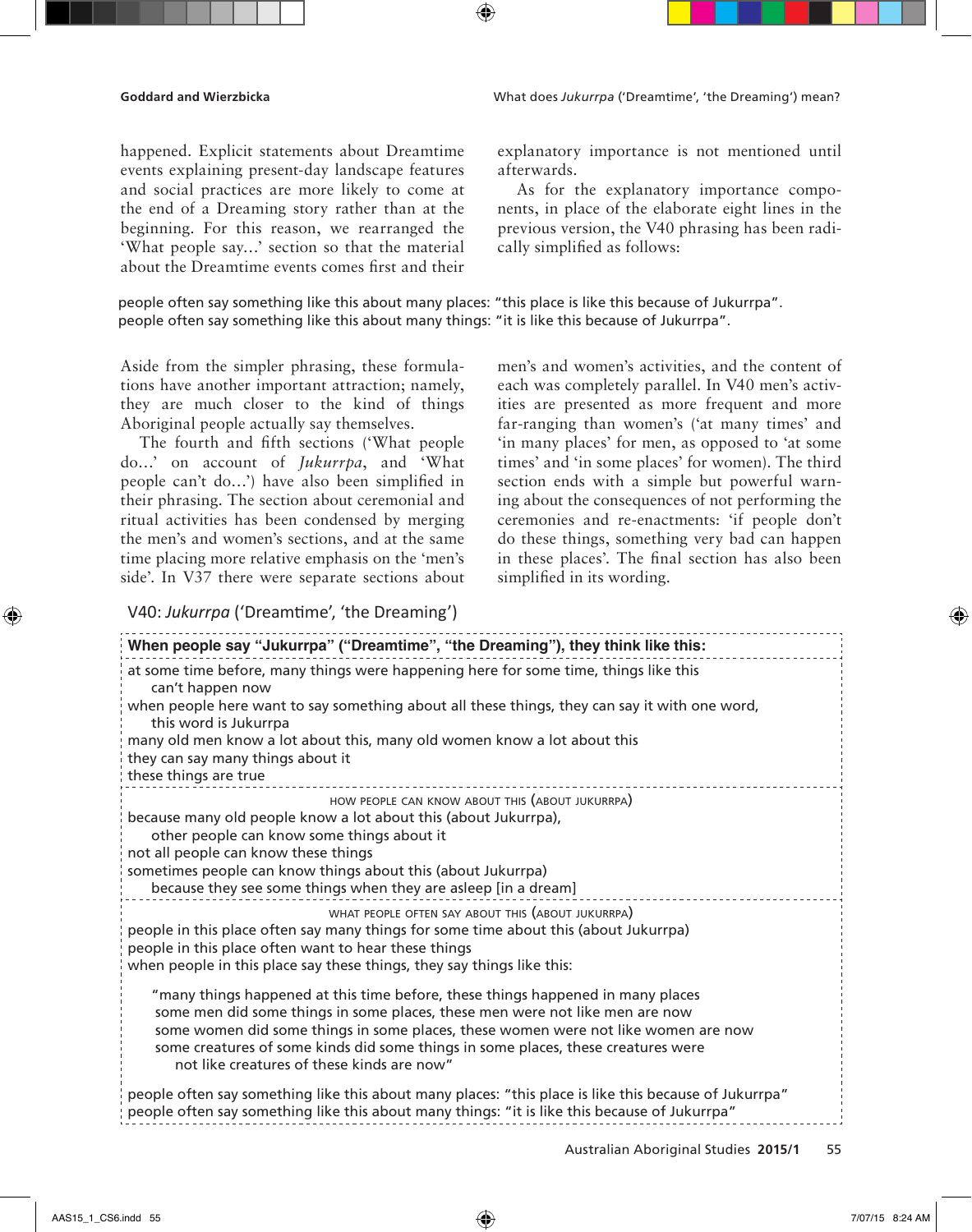| WHAT PEOPLE DO BECAUSE OF ALL THIS (BECAUSE OF JUKURRPA)                                   |
|--------------------------------------------------------------------------------------------|
| men now do some things in many places                                                      |
| because they want to think about all this (about Jukurrpa)                                 |
| they do some things like many other men did at many times for a long time before           |
| when they do these things somewhere, something happens in this place as it happened before |
| at some times women do things like this in some places                                     |
| if people don't do these things, something very bad can happen in these places             |
| WHAT PEOPLE CAN'T DO BECAUSE OF ALL THIS (BECAUSE OF JUKURRPA)                             |
| people in this place know very much things about all this (about Jukurrpa)                 |
| because of this, they do not do some things                                                |
| if someone does something like this, people say: "this is very bad"                        |
|                                                                                            |

This completes our exploration of what we see as the primary sense of the '*Jukurrpa* concept' in Central Australian languages, such as Warlpiri, Western Desert Language and Arrernte. Needless to say, we do not regard this explication as perfect or complete, though we do hope that it is substantially correct in many details.

We believe the explication can serve as a basis for explanatory outreach to people in the broader Australian community, who need to develop a deeper and more accurate understanding of this concept, which is so fundamental to traditional Aboriginal ways of life. In some contexts, a full explication like that given above might be too long to be practical. Appendix B presents a shorter abridged version, which we hope can be useful, for instance, in school education. Appendix C is a rendition of the abridged version in the Ngaanyatjarra dialect of the Western Desert Language, kindly provided by Amee Glass.

## **7. The lexical polysemy of** *jukurrpa* **and the 'Dreamtime belief complex'**

As we see it, the time-related meaning of *Jukurrpa*, which we have explicated, stands at the centre of a large complex of associated meanings. Some of these associated meanings exist as additional (polysemic) senses of the word *jukurrpa* itself, while others are carried by distinct '*jukurrpa*-related' words. Looking at it from the point of view of cultural knowledge and belief, rather than from a lexical point of view, it can be helpful to think about the 'Jukurrpa belief complex' or 'Dreamtime belief complex'. Although we can hardly do more here than raise the subject, we would like to explain why we think that the time-related meaning of *jukurrpa* is so central.

The key thing about this sense of *jukurrpa* is that it allows the possibility of forming thoughts such as 'this happened in the *jukurrpa'*, 'this someone did some things in the *jukurrpa'*, 'it happened in this place, in the *jukurrpa'* and so on. It seems to us that thoughts like these are the essential starting points for many other Indigenous concepts.

Typically, some of these other concepts are embodied in other meanings of the word *jukurrpa* itself, though the exact range of polysemic meanings may differ somewhat from language to language. In Warlpiri, for example, the word *jukurrpa* can be used not only in the 'Dreamtime' sense but also to designate Dreamtime characters themselves (as the Warlpiri dictionary puts it, 'Dreamtime beings'). The meaning appears to be (roughly) 'someone, this someone did many things in the *jukurrpa*'. Another example of a polysemic meaning of '*jukurrpa* words', one that seems to be quite widespread across Aboriginal Australia, is to express a personal affiliation to a particular Dreamtime 'story line'; e.g. in expressions like 'That's my Dreaming', which use a personal 'possessive' pronoun. Often the basis for the affiliation comes from where the person was born or conceived; i.e. in a place where certain things 'happened in the *jukurrpa*'.

Turning now to examples of lexically distinct '*jukurrpa*-related' words, examples from the Warlpiri dictionary include the following, among many others: *juju*, defined as 'rituals associated with Dreamtime beings (*jukurrpa*)'; *yanjarra*, defined as 'creative power; manifestation of creative power'; and *miirn-nyina-mi*, defined as 'x (=human) perform the ceremonial role appropriate to the matriline (*kurdungurlu*) involving material preparations'. Some examples

AAS15\_1\_CS6.indd 56 7/07/15 8:24 AM

↔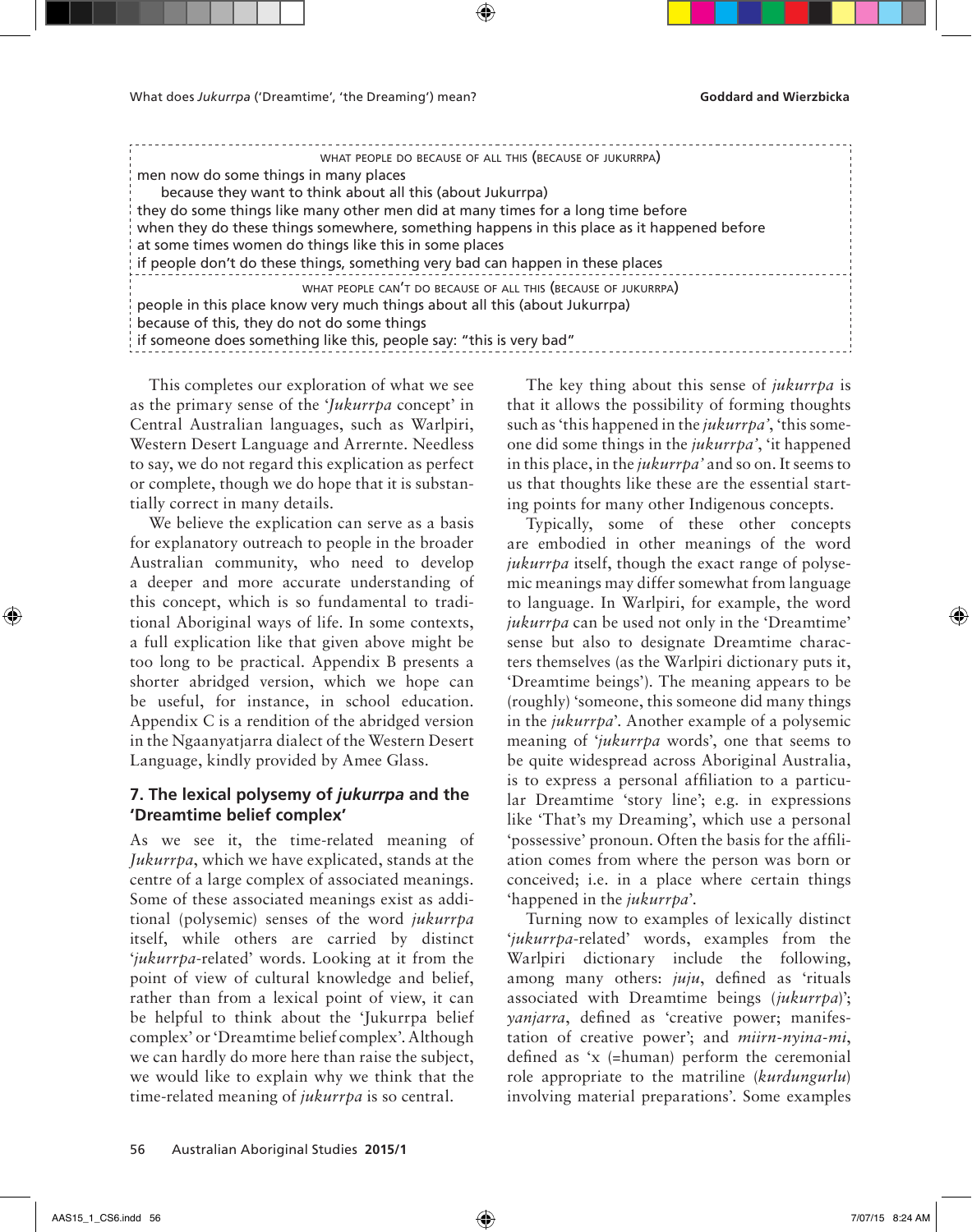**Goddard and Wierzbicka** What does *Jukurrpa* ('Dreamtime', 'the Dreaming') mean?

from the Eastern and Central Arrernte dictionary (Henderson and Dobson 1994) include *ameke-ameke*, defined as 'an important Dreaming place which certain people, especially women and children, are not allowed to go near; sacred site; ceremonial ground'; *arwenge*, defined as 'own personal Dreaming, totem'; and the verb *aknganeme*, defined as, in one meaning, 'originate in the Dreaming and exist forever'. Other examples can be found in words connected with beliefs about how people come into the world and about what happens after people die. These beliefs often involve concepts akin to 'spirits' and immaterial 'parts of a person'; i.e. concepts akin to 'soul' or 'a person's spirit'.<sup>10</sup> To illustrate from another part of Aboriginal Australia, consider the word *birrimbirr*, from the Yolŋu Matha language of Arnhem Land. The anthropologists Frances and Howard Morphy (2013, unpublished; cited in Wierzbicka in press) gloss it as follows: 'soul; the animating force from the *waŋarr* [Dreaming, sacred realm] that enters the foetus at conception and returns to the *wanarr* realm at death'.

Perhaps it is useful to compare the semantic and cultural role of the *Jukurrpa* concept in Aboriginal languages with the semantic and cultural role of the concept of 'God' in European languages. Of course, we do not mean that the *Jukurrpa* concept is in any way 'theistic' — clearly, it is not — but that does not mean that there are no parallels to be drawn. There are several parallels. First, just as there is a great variety of 'God-related' vocabulary in European languages (e.g. Christian vocabulary items such as *prayer*, *heaven*, *hell*, *angel*, *sin*, *priest*, *church*…), so there is a great variety of '*Jukurrpa*-related' vocabulary in Aboriginal languages. And just as the meaning 'God' is a conceptual building block or 'semantic molecule' in the lexicon of Christianity, so the meaning 'Jukurrpa' is a semantic molecule in the lexicon of many ritual-related and 'spiritual' terms in Aboriginal languages.

Given the cultural centrality of the *Jukurrpa*  $concept$  — or concepts — the question naturally arises: How similar are the meanings of '*jukurrpa* words' across the diversity of Australian languages? It seems likely to us, but by no means certain, that the primary, time-related sense of such words in Central Australia is the same or very similar across the languages of the region, such as Warlpiri, Western Desert Language and Arrernte. This does not mean, of course, that the full 'Dreamtime belief complex' of these three languages is the same. Presumably, it is not. But the foundational concept may be the same or similar, despite other differences in the belief system. Here again a parallel with European languages and cultures may be useful, for it can well be argued that the lexical meaning of 'God' is the same across a wide diversity of European languages — even though specific beliefs *about* God differ markedly between Catholic and Protestant varieties of Christianity (cf. Wierzbicka 2001, forthcoming).

Clearly, we cannot pursue these questions here. We return to the issue of how to approach explaining the core *Jukurrpa* idea to non-Aboriginal Australians.

### **8. 'Dreamtime', 'Dreaming' or** *Jukurrpa***?**

If one wants to try to explain the key concept at the heart of Aboriginal culture to non-Indigenous Australians, one question concerns the label or labels that one is going to start with. Stanner (2003) declared himself against 'Dreamtime' and in favour of 'Dreaming', and his stand was no doubt highly influential. Strehlow (1971:614) also regarded the English term 'dream time' as 'vague and inaccurate' and saw its appeal as deriving from 'sentimentality and its suggestion of mysticism' (quoted in Green 2012:165). Both terms, 'Dreamtime' and 'Dreaming', subsequently came under criticism because of their association with ordinary 'dreaming' (e.g. Wolfe 1991), but both have survived in Australian English, showing different strength in different areas of usage. In educational materials, 'Dreamtime' is still widely used, and indeed appears to be preferred (as a term better known to the wider population), whereas in Aboriginal studies, the Aboriginal art market and the discourse surrounding land rights, 'Dreaming' is clearly favoured. To quote Green (2012:171):

The words 'Dreaming', and these days to a much lesser extent 'Dreamtime', are ubiquitous, manifest in the work of Indigenous songwriters, in the genre of texts offered as explanations for Aboriginal art, and in millions of words generated in the processes

↔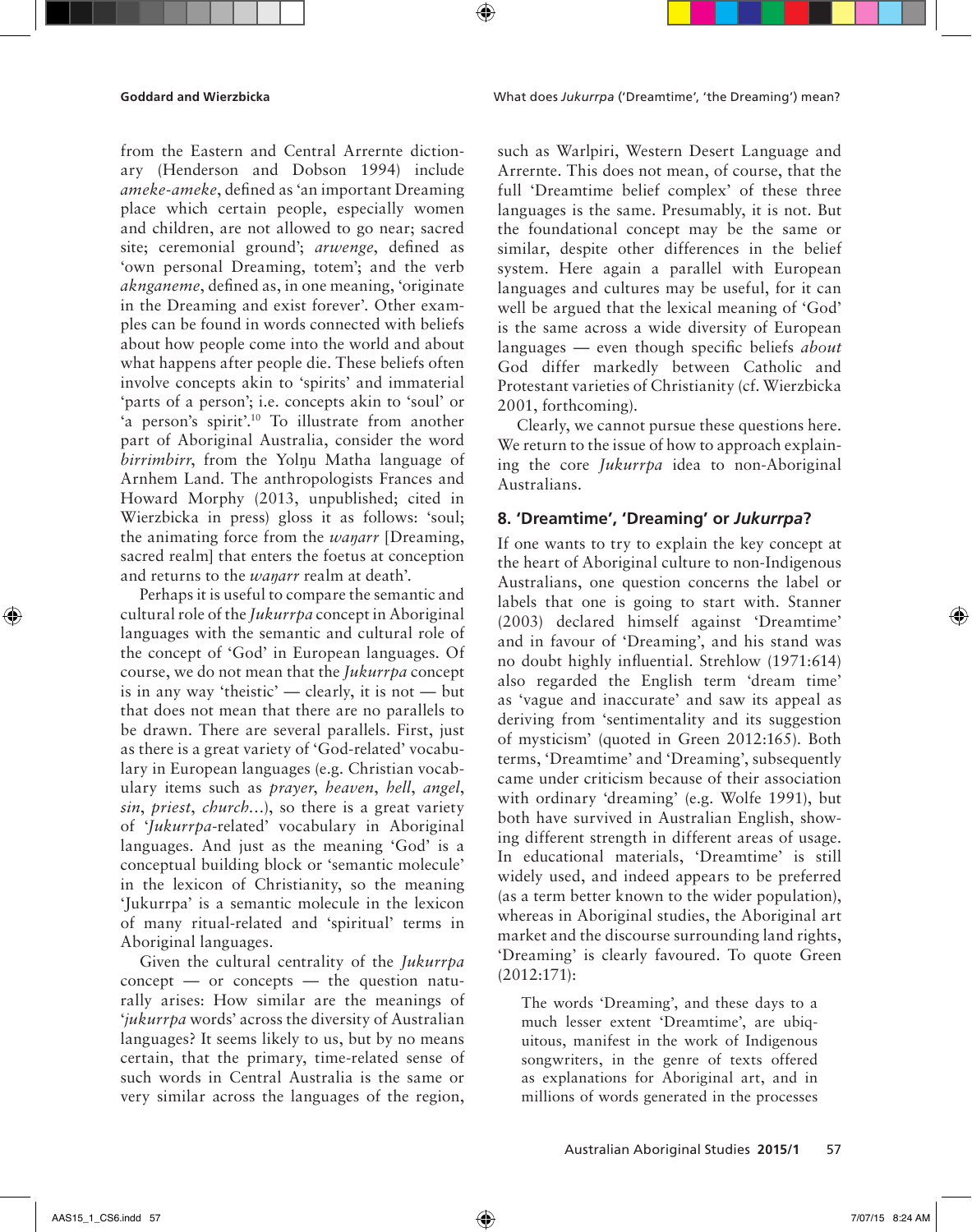What does *Jukurrpa* ('Dreamtime', 'the Dreaming') mean? **Goddard and Wierzbicka** 

of reclaiming traditional land or establishing Native Title to it.

Despite the preference for 'Dreaming' over 'Dreamtime' among anthropologists, and even among many Aboriginal people, we would like to go against the tide and say a few words in support of retaining the term 'Dreamtime' in some contexts at least. The main advantage of 'Dreamtime' is that it has, essentially, only one meaning, whereas the word 'Dreaming' is highly multifunctional (appearing in collocations like 'my Dreaming', 'Dreaming track', 'Dreaming site' and the like). Furthermore, the form of the word 'Dreamtime' (specifically, the presence of the element 'time') helps to pinpoint an important aspect of the Indigenous meaning. As we have argued, words like *jukurrpa*, *altyerre* and their counterparts in other Australian languages are typically polysemous, but one of their meanings — perhaps the most central one — does have a temporal aspect, albeit very vague; namely, the events of the *Jukurrpa*, *Altyerre* etc. took place 'at some time before'.

Some have argued that it would be better to give up using English terms like 'Dreamtime' and 'Dreaming' entirely. In his Pitjantjatjara/ Yankunytjatjara dictionary, Goddard (1996) notes that 'there seems to be an emerging Aboriginal preference for this use of the word [*tjukurpa*] not to be given an English equivalent at all'. Quoting this observation, Green (2012:173) comments that 'the choice to not translate is perhaps the best way of honouring the complexity of key indigenous terms'. Nicholls (2014b:5) argues the same point, saying:

Unfortunately, the dream-related terminology serves to erase the complexities of the original concepts in the many different Indigenous languages and cultures, by emphasising their putatively magical, fantastic and illusory attributes, when The Jukurrpa, Altyerr, Ungud, Ngarrankarni, Manguny, Wongar, and so forth are understood by their diverse Aboriginal adherents to be reality, religion, and the Law.

We fully agree with this comment, which, of course, applies equally to 'Dreamtime' and 'Dreaming', but the fact is that the terms 'Dreamtime' and 'Dreaming' both have wide

currency among non-Indigenous Australians. In trying to correct or to deepen their understanding of the corresponding Aboriginal concept(s), it makes sense, pedagogically, to start with words they know. Plus, in view of the existence of so many Aboriginal language words for the same or similar concepts, there is a need for some English word or words that can help co-ordinate or keep track of the correspondences. Our argument is that it makes good sense, both semantically and pedagogically, to retain both words (i.e. 'Dreamtime', as well as 'Dreaming'), while using extended paraphrase in simple language as a way of helping the general public appreciate their true semantic complexity.

As for the dangers of the 'dream-related terminology', we believe that from an intercultural and educational point of view, the references to what people can KNOW and what is TRUE in the first section of our explication can provide a more effective safeguard against any misleading implications of something magical, fantastic and illusory than complex words like 'reality' or 'validity' (which many schoolchildren would hardly ever use themselves). From the Aboriginal insiders' perspective, old men and women can know things about *Jukurrpa* and what they say about *Jukurrpa* is TRUE (just as from a Christian perspective, people can know a lot about God from the Gospels, and what the Gospels say about God is true). This may be a demanding idea for non-Aboriginal Australians, and especially for schoolchildren, but precisely because the words are familiar and fully understandable, they can bring the beginning of a healthy cultural shock, and the chance of genuine intercultural understanding.

## **9. Parting comment**

In his book *Sense and nonsense in Australian history*, historian John Hirst (2006:66) writes of the understanding of Aboriginal religion as 'one of the great challenges of scholarship in this country'. He continues:

The first observers declared that Aborigines had no religion. Now we know how deeply religious they were and how far religion affected all of life — to such an extent that perhaps our term *religion* is not appropriate since it is one of the labels by which we

↔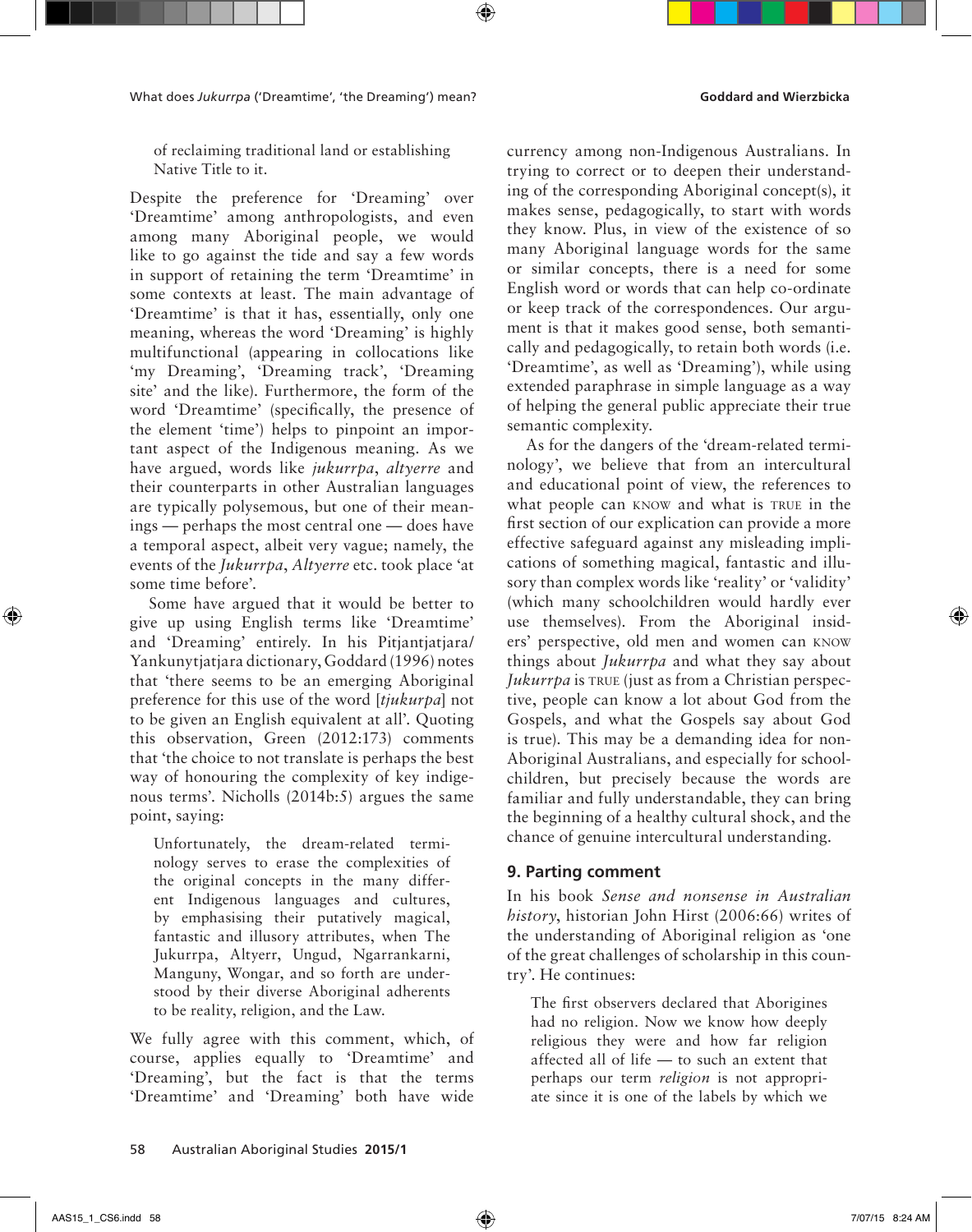**Goddard and Wierzbicka** What does *Jukurrpa* ('Dreamtime', 'the Dreaming') mean?

distinguish different aspects of life which in Aboriginal society were all intimately interconnected. *When the terms of life are so different our language is strained to make adequate description*. (Hirst 2006:66, emphasis added)

Yes, indeed. But the strain can be overcome if and only if — we are prepared to give up the futile goal of finding a short pithy gloss, let alone a single-word gloss, for such a complex concept. As we have tried to show in this study, it is fully possible to unpack the conceptual content of key Aboriginal words such as *Jukurrpa*, provided we follow good principles of cross-linguistic semantics — above all, casting our explanations in terms of simple, shared concepts — and provided we have the patience, both to undertake the conceptual analysis and to absorb the complexity of the explication.

### **Acknowledgments**

Many people have helped us in the 'journey of discovery' described in this paper, which (to repeat) we regard as still ongoing. We are particularly grateful to Mary Laughren, David Nash and Jane Simpson for their sustained critical engagement with our project. We are also grateful to Frances Morphy, Jenny Green and Lizzie Ellis for helpful comments. Two reviewers for *AAS* provided useful reviews. We are greatly indebted to Amee Glass, who provided not only her Ngaanyatjarra language skills and experience as a translator but a great deal of constructive advice that helped shape the 'final' version of the *Jukurrpa* explication. We take full responsibility for all remaining errors and shortcomings.

# Appendix A: Semantic primes and molecules

 $\bigoplus$ 

This appendix gives basic information about the NSM (Natural Semantic Metalanguage) approach to meaning, which is based on a decades-long program of conceptual analysis and cross-linguistic research. A key finding is that the primary meanings of the words in Table 1 (known as 'semantic primes') can be expressed by words or word-like expressions in all or most languages. Available evidence indicates that semantic primes can be combined according to certain patterns that are found in all or most languages (Goddard 2012; Goddard and Wierzbicka 2002). This means that semantic primes can function as a 'culturally safe' (i.e. non-Anglo/Eurocentric) vocabulary for analysing and understanding the meanings of complex words in any language.

**Table 1:** Semantic primes (English exponents) grouped into 12 categories

- 1 I~ME, YOU, SOMEONE, SOMETHING~THING, PEOPLE, BODY, KINDS, PARTS
- 2 THIS, THE SAME, OTHER~ELSE
- 3 ONE, TWO, MUCH~MANY, LITTLE~FEW, SOME, ALL
- 4 GOOD, BAD, BIG, SMALL
- 5 THINK, KNOW, WANT, DON'T WANT, FEEL, SEE, HEAR
- 6 SAY, WORDS, TRUE
- 7 DO, HAPPEN, MOVE
- 8 BE (SOMEWHERE), THERE IS, BE (SOMEONE/SOMETHING), (BE) MINE
- 9 LIVE, DIE
- 10 WHEN~TIME, NOW, BEFORE, AFTER, A LONG TIME, A SHORT TIME, FOR SOME TIME, MOMENT
- 11 WHERE~PLACE, HERE, ABOVE, BELOW, FAR, NEAR, SIDE, INSIDE, TOUCH
- 12 NOT, MAYBE, CAN, BECAUSE, IF, VERY, MORE, LIKE~AS

↔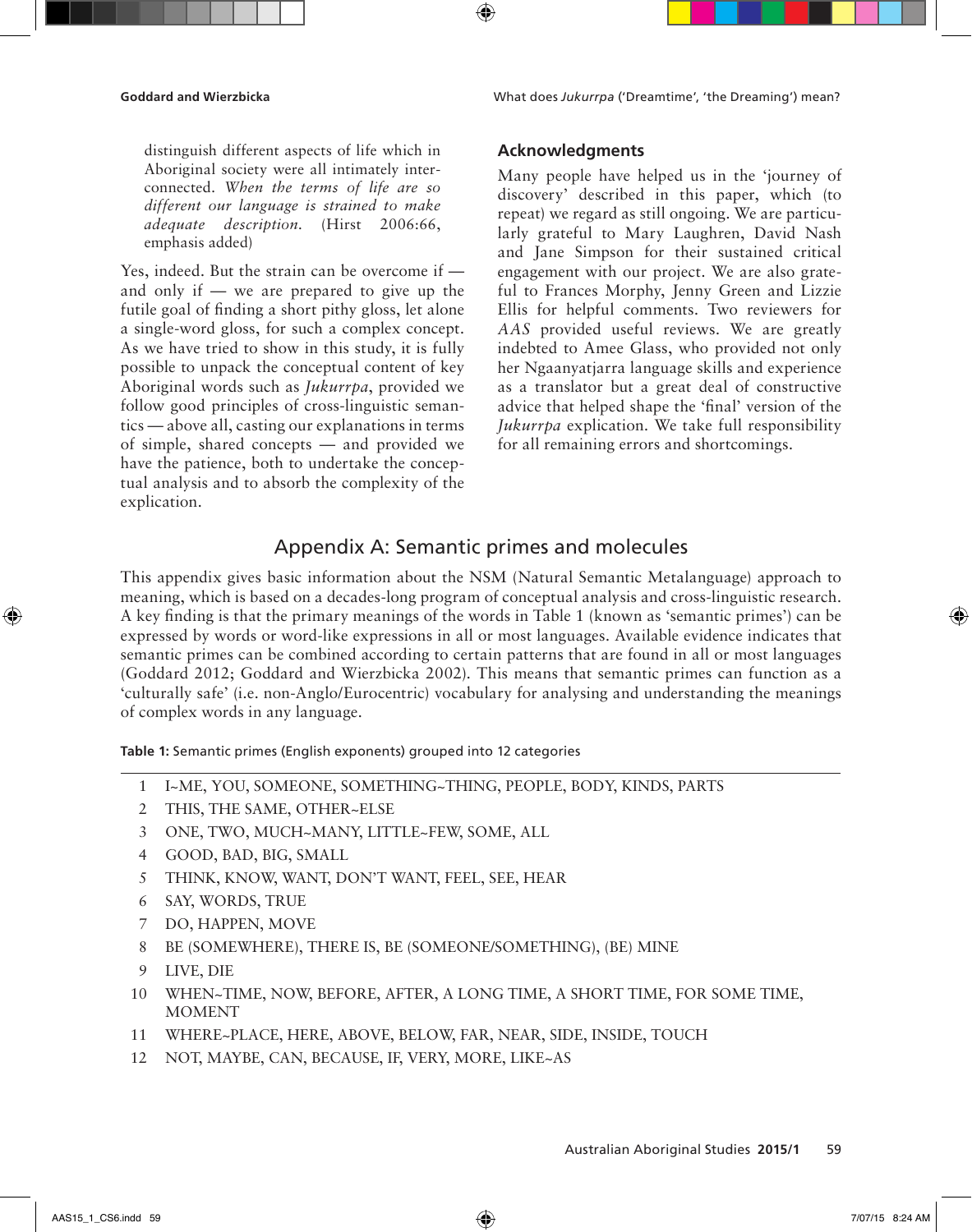Aside from semantic primes, which are the ultimate bedrock of linguistic meaning, evidence suggests that a smallish number of more complex meanings (perhaps 60–80 in number) also appear in all or most languages of the world. These include biosocial meanings such as 'men', 'women' and 'children'; bodypart words like 'hands', 'mouth' and 'eyes'; physical descriptors like 'long', 'round', 'hard' and 'sharp'; environmental words like 'sky', 'ground', 'water' and 'fire'; and others. Because these apparently universal or near-universal meanings play a role, alongside semantic primes, as the 'building blocks' of yet more complex meanings, they are known as semantic molecules.

The technical literature on semantic primes and molecules is extensive. Interested readers can find abundant references in Goddard (2012) and in Goddard and Wierzbicka (2014a, 2014b). For a textbook treatment, see Goddard (2011).

# Appendix B: What does *Jukurrpa* ('Dreamtime', 'the Dreaming') mean? An abridged explication for educational purposes

Since this text is designed for the general public, normal conventions for capital letters and punctuation are used, rather than the minimal style favoured in NSM explications. Note that the expression 'Aboriginal people' is used throughout to make it clear — for pedagogical purposes — that the text is intended to depict an Aboriginal way of thinking.

### **When Aboriginal people say 'Jukurrpa' ('Dreamtime', 'the Dreaming'), they think like this:**

- At some time before, many things were happening here for some time. Things like this can't happen now. When people here want to say something about all these things, they can say it with one word. This word is *Jukurrpa.*
- Many old men in this place know a lot about this, many old women in this place know a lot about this. They can say many things about it. These things are true.

### *What Aboriginal people often say about Jukurrpa*

When Aboriginal people say some things about this (i.e. about Jukurrpa), they say things like this:

'Many things happened at that time, these things happened in many places. Some men did some things in some places, these men were not like men are now. Some women did some things in some places, these women were not like women are now. Some creatures of some kinds did some things in some places, these creatures were not like creatures of these kinds are now.'

Aboriginal people often say something like this about many places: 'This place is like this because of Jukurrpa'. Aboriginal people often say something like this about many things: 'It is like this because of Jukurrpa'.

### *What Aboriginal people do now because of Jukurrpa*

Men now do some things in many places because they want to think about all this (i.e. about Jukurrpa). They do these things like many other men did at many times for a long time before. At some times women here do things like this in some places. If people don't do these things, something very bad can happen in these places. *What Aboriginal people can't do because of Jukurrpa*

Aboriginal people know very much about all this (i.e. about Jukurrpa). Because of this, they do not do some things. If someone does something like this, people say: 'This is very bad.'

60 Australian Aboriginal Studies **2015/1**

↔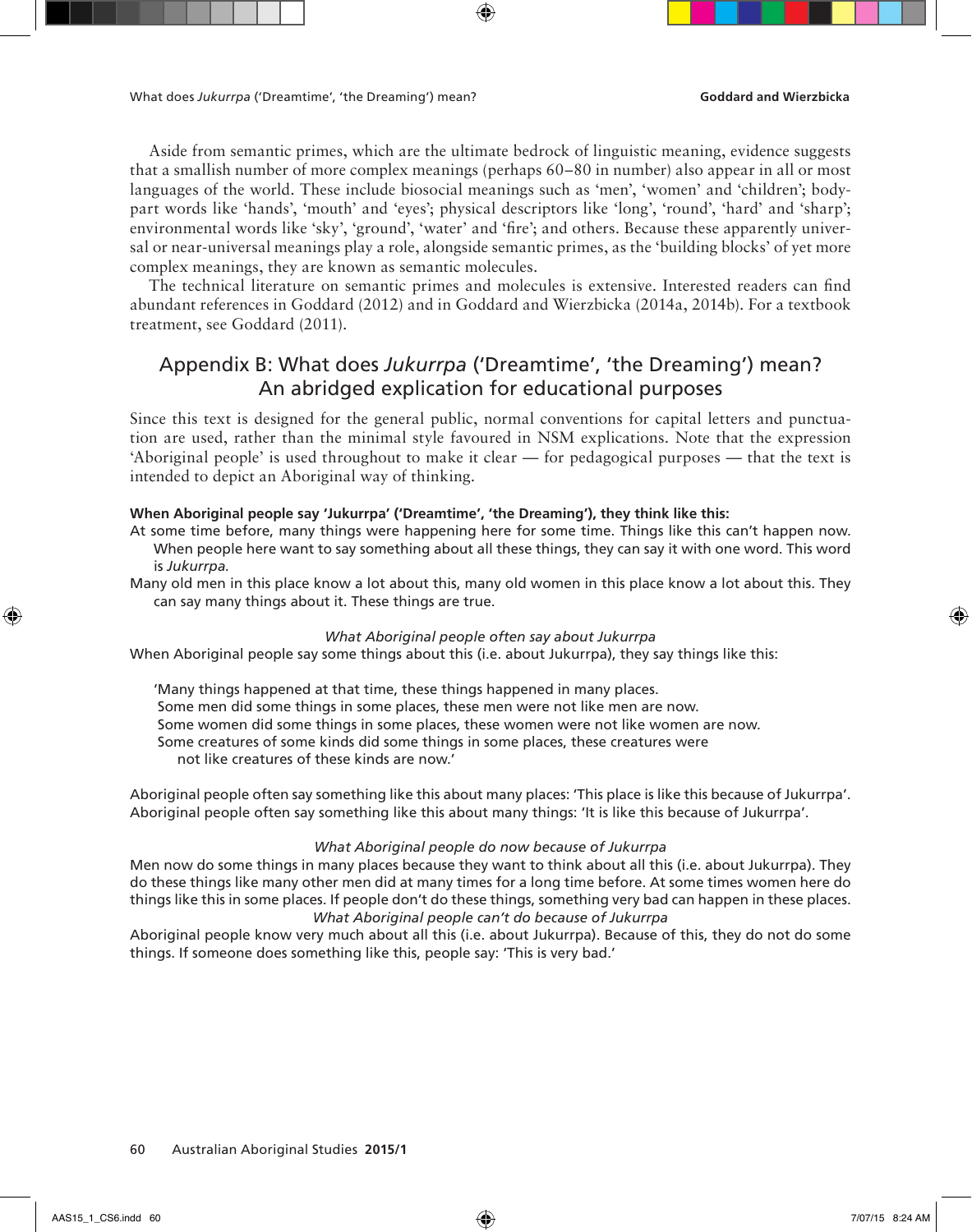# Appendix C: The abridged explication in Ngaanyatjarra, translated by Amee Glass

 $\bigoplus$ 

Ngaanyatjarra is a dialect of the Western Desert Language. Together with its neighbour Ngaatjatjarra, it is spoken by approximately 1400 people living in the central east of Western Australia (cf. Glass and Hackett 2003). In Ngaanyatjarra the cognate word to Warlpiri *Jukurrpa* is spelled *Tjukurrpa*. The following text has kindly been provided by Amee Glass, who has more than 40 years' experience as a linguist and translator.

Each section corresponds closely to the abridged explication given in Appendix B. The interlinear glosses are intended to help the reader track through the Ngaanyatjarra rendition and can be regarded as 'semi-literal'. We do not provide a full morpheme-by-morpheme glossing, which would be distracting and of little interest to non-linguists. The word *kutjupa-kutjupa* perhaps warrants a comment. It is glossed as 'different', which is close to the meaning it expresses when used as a modifier, but when used as a substantive, it can express the meaning 'things' or 'many/different things' in general.

**When people say "Tjukurrpa" ("Dreamtime", "the Dreaming"), they think like this:**

| Kutjulpirtu<br>some.time.ago                                                                                                                                           | kutjupa-kutjupa<br>different          | ngurra<br>place              | ngaangka<br>this-in                | ngarala-wanaranytja.<br>were.happening        |                   |                      |  |  |  |
|------------------------------------------------------------------------------------------------------------------------------------------------------------------------|---------------------------------------|------------------------------|------------------------------------|-----------------------------------------------|-------------------|----------------------|--|--|--|
| Kutjupa-kutjupa<br>different                                                                                                                                           | palunyapirinypa<br>that-like          | puru<br>again                | ngarakitjamunu.<br>will.not.happen |                                               |                   |                      |  |  |  |
| Yarnangu-ya<br>people-they                                                                                                                                             | ngurra<br>place                       | ngaangka<br>this-in          | palunyatjarra<br>that-about        | watjalkitjalu,<br>want.to.speak               | wangka<br>word    | kutju<br>one         |  |  |  |
| watjalku<br>will.say                                                                                                                                                   | Tjukurrpa.<br>Tjukurrpa               |                              |                                    |                                               |                   |                      |  |  |  |
| Wati<br>yirna<br>old<br>man                                                                                                                                            | pirni-ya<br>ngurra<br>many-they place | ngaangka<br>this-in          | palunyaku<br>that-for              | ninti<br>knowing                              | purlkanya<br>very | nyinarra.<br>are     |  |  |  |
| Minyma<br>old<br>woman                                                                                                                                                 | pampa<br>pirni-ya<br>many             | ngurra<br>place              | ngaangka<br>this-in<br>that-for    | palunyaku<br>ninti<br>knowing                 | purlka<br>very    | nyanyinarra.<br>are  |  |  |  |
| Palunyalu-ya<br>then-they                                                                                                                                              | kutjupa-kutjupa<br>different          | palunyatjarra<br>that-about  | watjalpayi.<br>always.say          | those-they                                    | Palunyanya-ya     | tjukarurru.<br>true  |  |  |  |
| WHAT PEOPLE HERE OFTEN SAY ABOUT THIS (I.E. ABOUT TJUKURRPA)                                                                                                           |                                       |                              |                                    |                                               |                   |                      |  |  |  |
| tjukurrtjarra<br>ngaapirinypa<br>Yarnangulu-ya<br>ngaangka<br><i>watjalpayi:</i><br>ngurra<br>place<br>this-in<br>tjukurrpa-about<br>this-like<br>always.say<br>people |                                       |                              |                                    |                                               |                   |                      |  |  |  |
| "Kutjupa-kutjupa<br>different                                                                                                                                          |                                       | kutjulpirtu<br>some.time.ago | ngaralanytja.<br>were.happening    | Palunyanya-ya<br>those-they                   | ngurra<br>place   | pirningka<br>many-in |  |  |  |
| ngaralanytja.<br>were.happening                                                                                                                                        |                                       |                              |                                    |                                               |                   |                      |  |  |  |
| Wati<br>man                                                                                                                                                            | kutjupatjarralu-ya<br>some-they       | kutjupa-kutjupa<br>different |                                    | palyaranytja<br>ngurra<br>were.doing<br>place | different-in      | kutjupa-kutjupangka. |  |  |  |

### Australian Aboriginal Studies **2015/1** 61

⊕

↔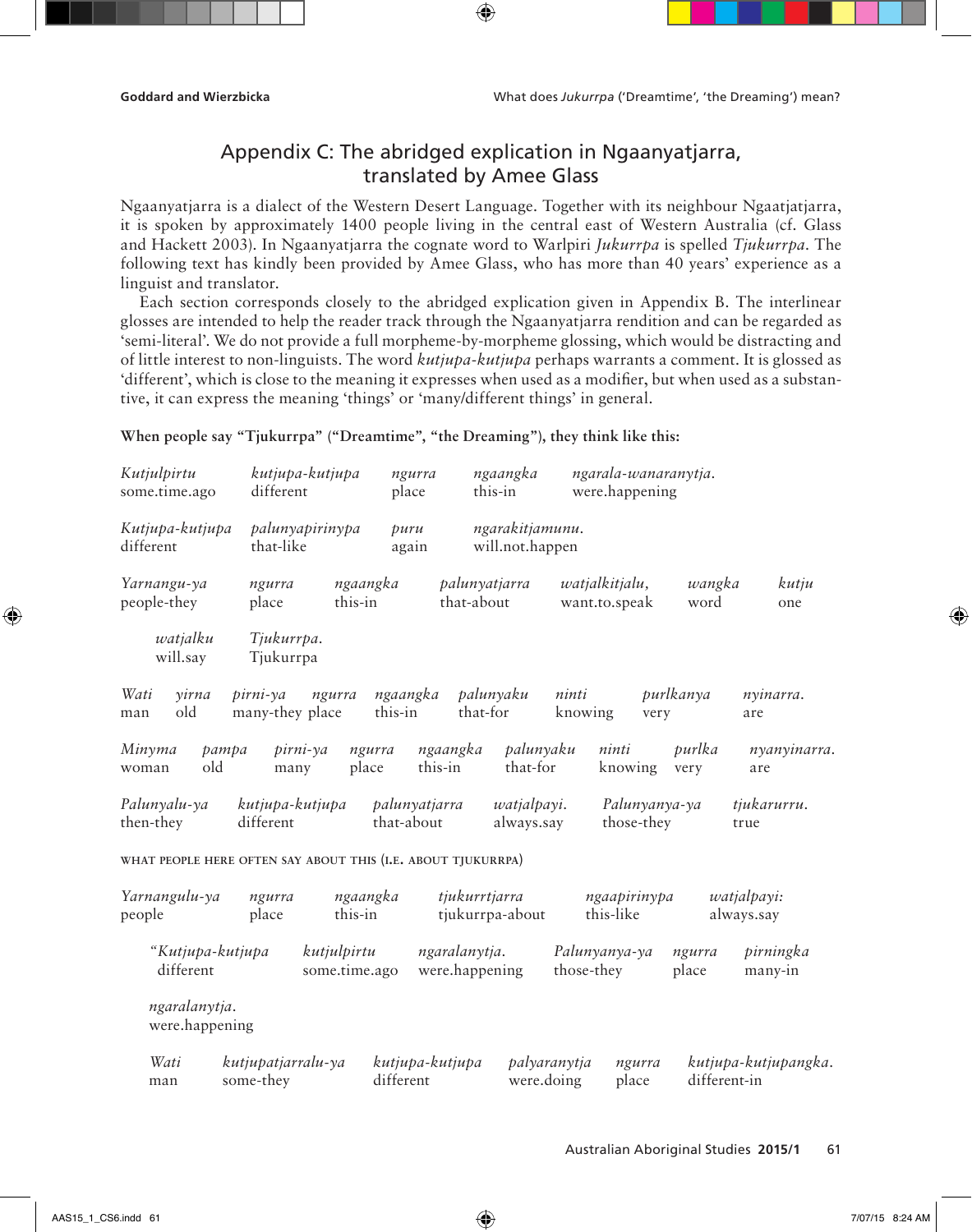What does Jukurrpa ('Dreamtime', 'the Dreaming') mean? **Goddard and Wierzbicka** 

| Wati<br>man                   | palunyanya-ya<br>those-they                                        | wati<br>man           |                                 |                            | nowadays-like-not         | kuwarringkatjapirinymaalpa.     |                                      |  |
|-------------------------------|--------------------------------------------------------------------|-----------------------|---------------------------------|----------------------------|---------------------------|---------------------------------|--------------------------------------|--|
| Minyma<br>woman               | kutjupatjarralu-ya<br>some-they                                    | different             | kutjupa-kutjupa                 | palyaranytja<br>were.doing |                           | ngurra<br>place                 | kutjupa-kutjupangka.<br>different-in |  |
| Minyma<br>woman               | palunyanya-ya<br>those-they                                        | minyma<br>woman       |                                 |                            | nowadays-like-not         | kuwarringkatjapirinymaalpa.     |                                      |  |
| Kuka<br>animal                | kutjupatjarralu-ya<br>some-they                                    | different             | kutjupa-kutjupa                 | palyaranytja<br>were.doing |                           | ngurra<br>place                 | kutjupa-kutjupangka.<br>different-in |  |
| Kuka<br>animal                | palunyanya-ya<br>those-they                                        | kuka<br>animal        |                                 |                            | nowadays-like-not         | kuwarringkatjapirinymaalpa."    |                                      |  |
| Yarnangulu-ya<br>people-they  | ngurra<br>place                                                    | different-about       | kutjupa-kutjupatjarra           |                            | ngaapirinypa<br>this-like |                                 | watjalpayi,<br>always.say            |  |
| "Ngurra<br>place              | ngaanya<br>this                                                    | tjukurrnguru          | tjukurrpa-because.of            |                            | ngaapirinypa<br>this-like | is                              | ngarala."                            |  |
| Yarnangulu-ya<br>people-they  | different-about                                                    | kutjupa-kutjupatjarra | this-like                       | ngaapirinypa               |                           | watjalpayi,<br>always.say       |                                      |  |
| "Ngaanya<br>this              | tjukurrnguru                                                       | tjukurrpa-because.of  | this-like                       | ngaapirinypa               |                           | ngarala."<br>is                 |                                      |  |
|                               | WHAT PEOPLE DO NOW BECAUSE OF ALL THIS (I.E. BECAUSE OF TJUKURRPA) |                       |                                 |                            |                           |                                 |                                      |  |
| Kuwarrinya-ya<br>now-they     | wati<br>man                                                        | pirnilu<br>many       | kutjupa-kutjupa<br>different    |                            | palyalpayi<br>always.do   | ngurra<br>place                 | pirningka<br>many-in                 |  |
| Tjukurrpa<br>Tjukurrpa        | kulilkitjalu.<br>to.think                                          |                       |                                 |                            |                           |                                 |                                      |  |
| Palunyanya-ya<br>those-they   | palyalpayi<br>always.do                                            | wati<br>man           | kutjupatjarralu-ya<br>some-they |                            |                           | kutjulpirtu<br>some.time.ago    | palyaranytja,<br>were.doing          |  |
| palunyapirinypa.<br>that-like |                                                                    |                       |                                 |                            |                           |                                 |                                      |  |
| Kuwarrinya-ya<br>now-they     | minyma<br>woman                                                    | pirnilu-ya<br>many    | kutjupa-kutjupa<br>different    |                            | palyalpayi<br>always.do   |                                 | ngurra<br>place                      |  |
| kutjupatjarrangka.<br>some-in |                                                                    |                       |                                 |                            |                           |                                 |                                      |  |
| Tjinguru-ya<br>maybe/if-they  | yarnangu<br>people                                                 | pirnilu<br>many       | palunyapirinypa<br>that-like    |                            |                           | palyalkitjamunu,<br>will.not.do |                                      |  |
| palunyangka<br>then           | kutjupa-kutjupa<br>different                                       |                       | palyamunu<br>bad                |                            | purlkanya<br>very         |                                 | ngaraku.<br>will.happen              |  |

 $\bigoplus$ 

62 Australian Aboriginal Studies **2015/1**

 $\bigoplus$ 

 $\bigoplus$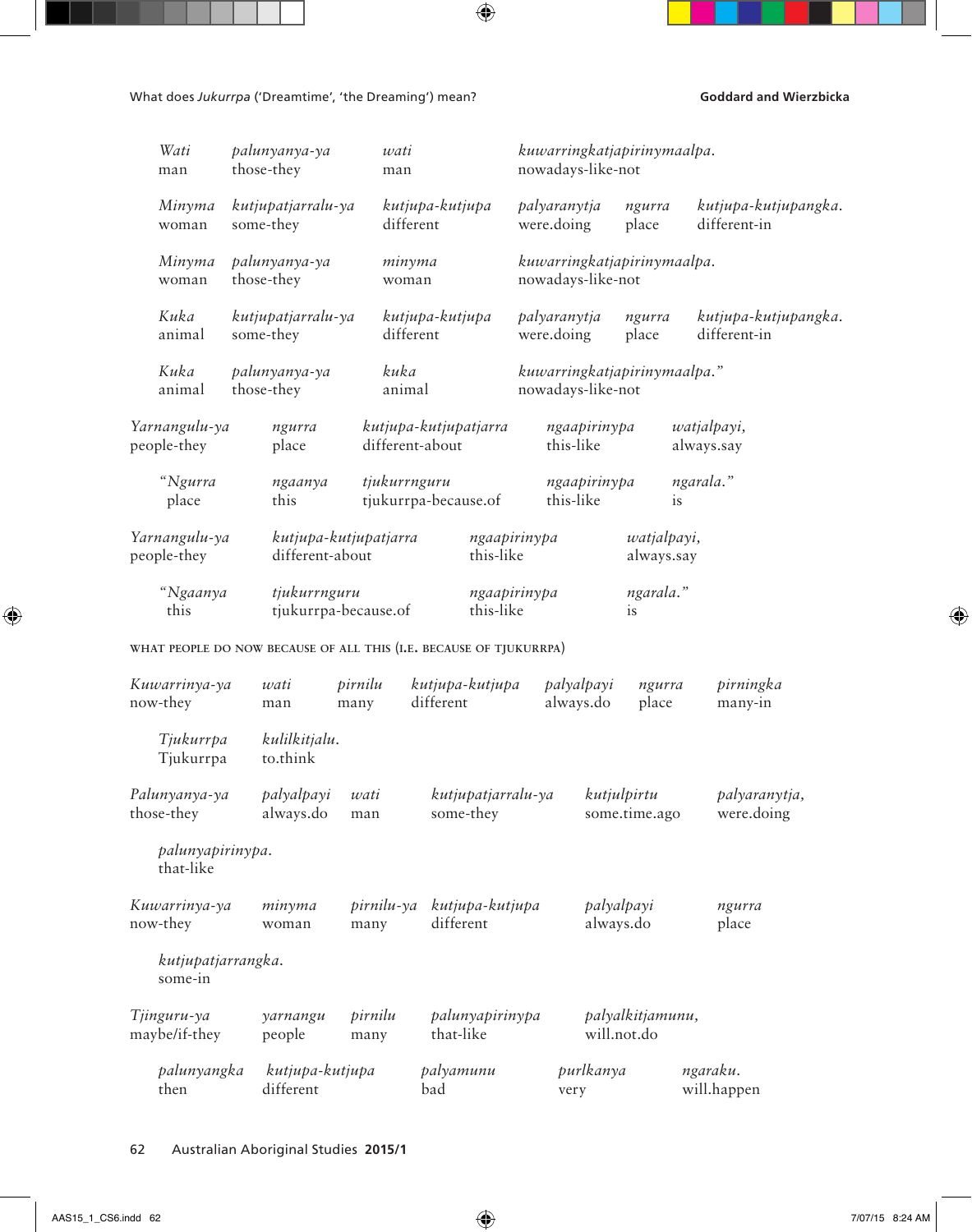**Goddard and Wierzbicka** What does *Jukurrpa* ('Dreamtime', 'the Dreaming') mean?

**what people can't do because of all this (i.e. because of tjukurrpa)**

| Yarnangu-ya<br>people-they             | ngurra<br>place | ngaangka<br>this-in          | Tjukurrku<br>Tjukurrpa-for   | ninti<br>knowing           | purlkanya<br>very    | nyinarra.<br>are |
|----------------------------------------|-----------------|------------------------------|------------------------------|----------------------------|----------------------|------------------|
| Palunyanguru-ya<br>that-because-they   |                 | kutjupa-kutjupa<br>different | palyantjamaaltu<br>do.not.do | wantipayi.<br>always.leave |                      |                  |
| Kutjupalu-tjinguru<br>someone-maybe/if |                 | palunyapirinypa<br>that-like | palyalku,<br>will do         | nyangka-ya<br>then-they    | watjalku<br>will.say |                  |
| "Palunyanya<br>that                    | bad             | palyamunu                    | mularrpa".<br>very           |                            |                      |                  |

### **NOTES**

↔

- 1. Historian John Hirst (2006:66) goes so far as to say, 'If I were asked to nominate the finest achievement of European civilisation in Australia I would point to the fifteen pages of Stanner's essay "The Dreaming".'
- 2. Stanner was speaking somewhat loosely. Spencer and Gillen first used the plural form 'dream times' (Gillen 1896:185, cited Green 2012:159; cf. Spencer and Gillen 1927: 592).
- 3. The word 'logos' is, obviously, not part of ordinary English but belongs to a sophisticated 'cultured' register. Less obvious, perhaps, is that the same applies to the word 'heroic', which in Stanner's usage does not mean the same as *heroic* in ordinary English.
- 4. Although we gratefully acknowledge the generous help from these experts, we do not want to imply that any of them is in full agreement with the 'final' version of the explication offered in this study.
- 5. The word 'creatures' is used as a semantic molecule (see Appendix A). To express an equivalent meaning in Warlpiri, for example, one can use the polysemous word *kuyu*. This word can have the meanings 'meat' and 'edible creature, game', but it can also be used more broadly; as, for example, in the titles of the Warlpiri booklets *Kuyu ngarninja-wangu* ('*Kuyu* we do not eat') by Robertson George Jampijinpa (1980) and *Kuyu kuja karlipa ngarni* ('*Kuyu* we eat') by Ormay Gallager Nangalarlu (2009). Note that *kuyu* can apply equally well to what are termed in English 'animals', 'birds', 'snakes' and 'lizards'. Whether the meanings of *kuyu* (in the relevant sense) and 'creature' are precisely identical requires further research but it seems clear that they are substantially equivalent. Note also that the expression 'living creatures' was later adjusted to 'creatures of some kinds'; see section 6.
- 6. It might be asked why we use 'asleep' as a semantic molecule rather than 'dream'. The reason, in brief, is that to qualify as a semantic molecule a lexical meaning must be needed as a conceptual building block not just in one or two words but in many words. It is clear that 'asleep' (or 'sleeping') meets this requirement but it is doubtful if the same applies to 'dream'.
- 7. Bringing 'saying things' into the picture also connects with the fact that in some languages, such as Pitjantjatjara/Yankunytjatjara, the word *tjukurpa* also has the meanings 'something said, message' and 'story'.
- 8. Stanner (2003) places emphasis on Dreamtime as 'a "key" or guide to the norms of conduct'. As we understand it, the 'normative' implications of the Dreamtime are mainly about ritual and procedural practices that follow models from the Dreamtime (e.g. how to butcher a kangaroo) and about prohibitions on various social behaviours. As we see it, these aspects are adequately covered by the present explication.
- 9. The component 'things like this can't happen now' indicates that we are talking about a time that is very unlike the present. It is possible that this aspect should be strengthened with an additional component such as 'at that time people weren't living here like now', or similar.
- 10. See Elkin (1954) and Meggitt (1962) for discussions about such beliefs in Central Australia.

### **REFERENCES**

- Austin-Broos, Diane 2010 'Translating Christianity: some keywords, events and sites in Western Arrernte conversion', *The Australian Journal of Anthropology* 21:14–32.
- Elkin, AP 1954 *The Australian Aborigines*, Angus and Robertson, Sydney.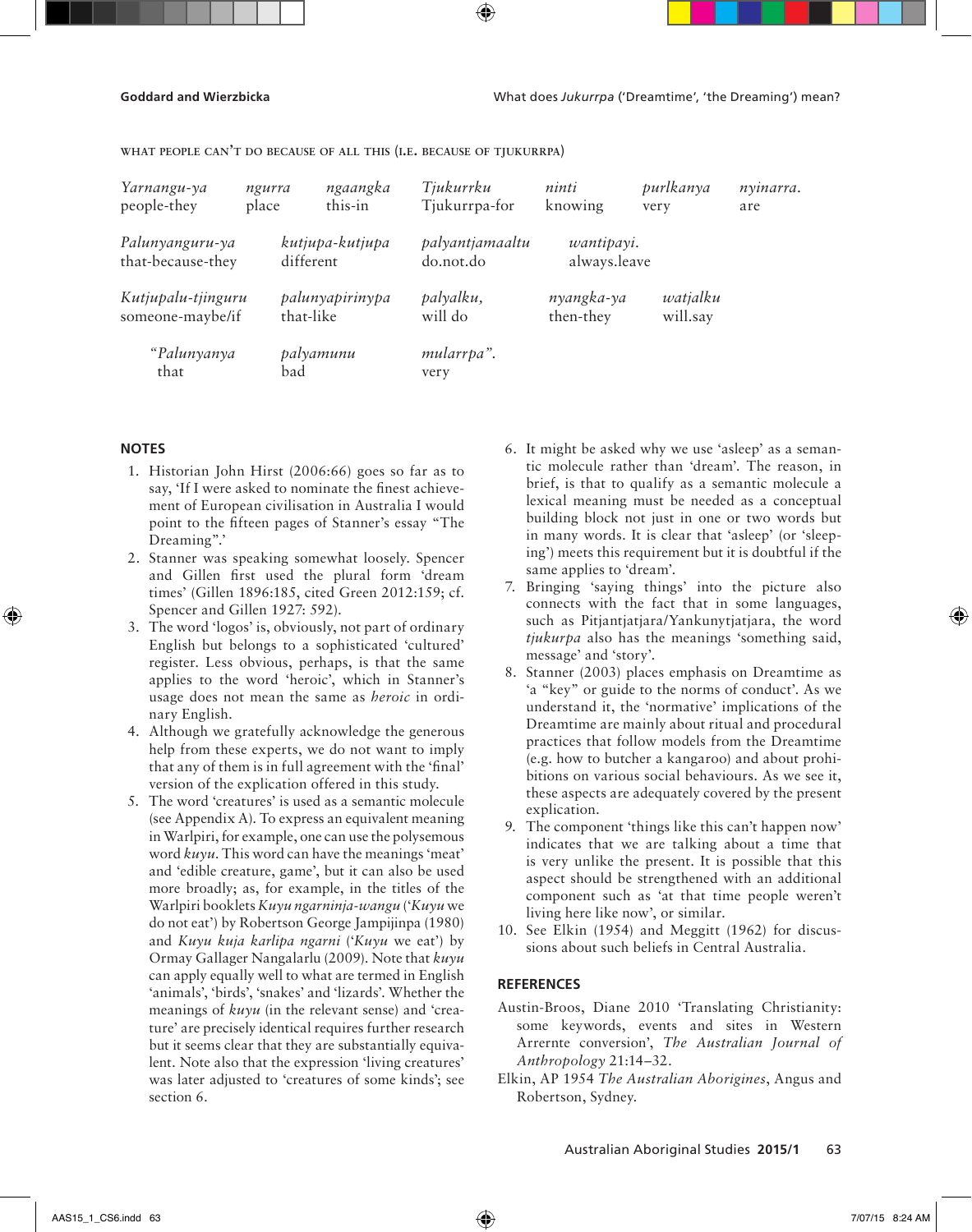- Gillen, FJ 1896 'Notes on some manners and customs of the Aborigines of the McDonnell Ranges belonging to the Arunta tribe' in WB Spencer (ed.) *Report on the Work of the Horn Scientific Expedition to Central Australia. Part IV—Anthropology*, Dulau and Co, London, pp.161–86.
- Glass, Amee and Dorothy Hackett 2003 *Ngaanyatjarra-Ngaatjatjarra to English dictionary*, IAD Press, Alice Springs, NT.
- Goddard, Cliff 1996 *Pitjantjatjara/Yankunytjatjara to English dictionary* (revised 2nd edn), IAD Press, Alice Springs, NT.
- 2011 *Semantic analysis* (revised 2nd edn), Oxford University Press, Oxford.
- 2012 'Semantic primes, semantic molecules, semantic templates: key concepts in the NSM approach to lexical typology', *Linguistics* 50(3):711–43.
- and Anna Wierzbicka (eds) 2002 *Meaning and universal grammar — Theory and empirical findings*, 2 vols, John Benjamins, Amsterdam.
- and Anna Wierzbicka 2014a *Words and meanings: lexical semantics across domains, languages and cultures*, Oxford University Press, Oxford.
- and Anna Wierzbicka 2014b 'Semantic fieldwork and lexical universals', *Studies in Language* 38(1):80–127.
- Green, Jennifer 2012 'The Altyerre story "suffering badly by translation"', *The Australian Journal of Anthropology* 23:158–78.
- Henderson, John and Veronica Dobson 1994 *Eastern and Central Arrernte to English dictionary*, IAD Press, Alice Springs, NT.
- Hirst, John 2006 *Sense and nonsense in Australian history*, Black Inc. Agenda, Melbourne.
- Jampijinpa, Robertson George 1980 *Kuyu ngarninjawangu* ('*Kuyu* we do not eat'), Warlpiri Literature Production Centre, Yuendumu, NT.
- Laughren, Mary, Kenneth Hale and Warlpiri Lexicography Group 2006 *Warlpiri–English encyclopaedic dictionary* (electronic files), University of Queensland, St Lucia, Qld.
- Meggitt, MJ 1962 *Desert people: a study of the Walbiri people of Central Australia*, Angus and Robertson, Sydney.
- Morphy, Howard and Frances Morphy 2013 'We think through our marwat (paintbrush) — conceptualizing mind cross-culturally', presented at Anthropological Seminars Series, Australian National University, Canberra, 29 May.
- Nangalarlu, Ormay Gallager 2009 *Kuyu kuja karlipa ngarni* ('*Kuyu* we eat'), Bilingual Resources Development Unit, Yuendumu, NT.
- Nicholls, Christine 2014a 'Dreamtime' and 'The Dreaming' — an introduction (Part 1, 23 Jan 2014), *The Conversation*, <https://theconversation. com/dreamtime-and-the-dreaming-an-introduction-20833> accessed 27/01/2014.
- 2014b 'Dreamtime' and 'The Dreaming': who dreamed up these terms? (Part 2, 29 Jan 2014), *The Conversation*, <http://theconversation.com/dreamtime-and-the-dreaming-who-dreamed-up-theseterms-20835> accessed 29/01/2014.
- 2014c 'Dreamings' and dreaming narratives: what's the relationship? (Part 3, 6 February 2014), *The Conversation*, <https://theconversation.com/ dreamings-and-dreaming-narratives-whats-therelationship-20837> accessed 6/02/2014.
- Spencer, WB and FJ Gillen 1927 *The Arunta. A Study of a Stone Age People*, MacMillan and Co, London.
- Stanner, WEH 2003[1953] *The Dreaming and other essays*, Black Inc. Agenda, Melbourne.
- Strehlow, TGH 1971 *Songs of Central Australia*, Angus and Robertson, Sydney.
- Turner, Margaret K 2010 *Iwenhe Tyerrtye what it means to be an Aboriginal person*, Jukurrpa Press, Alice Springs, NT.
- Wierzbicka, Anna 2001 *What did Jesus mean? Explaining the sermon on the mount and the parables in simple and universal human concepts*, Oxford University Press, New York.
- 2006 *English: meaning and culture*, Oxford University Press, New York.
- 2014 *Imprisoned in English: the hazards of English as a default language*, Oxford University Press, New York.
- in press 'Two levels of verbal communication: universal and culture-specific' in L de Saussure and A Rocci (eds), *Verbal communication*, Mouton de Gruyter, Berlin.
- forthcoming 'Speaking about God in universal words, thinking about God outside English' in Paul Chilton and Monika Kopytowska (eds), *Religious language, metaphor and the mind.*
- Wolfe, Patrick 1991 'On being woken up: the Dreamtime in anthropology and in Australian settler culture', *Comparative Studies in Society and History* 33:197–224.

### 64 Australian Aboriginal Studies **2015/1**

↔

↔